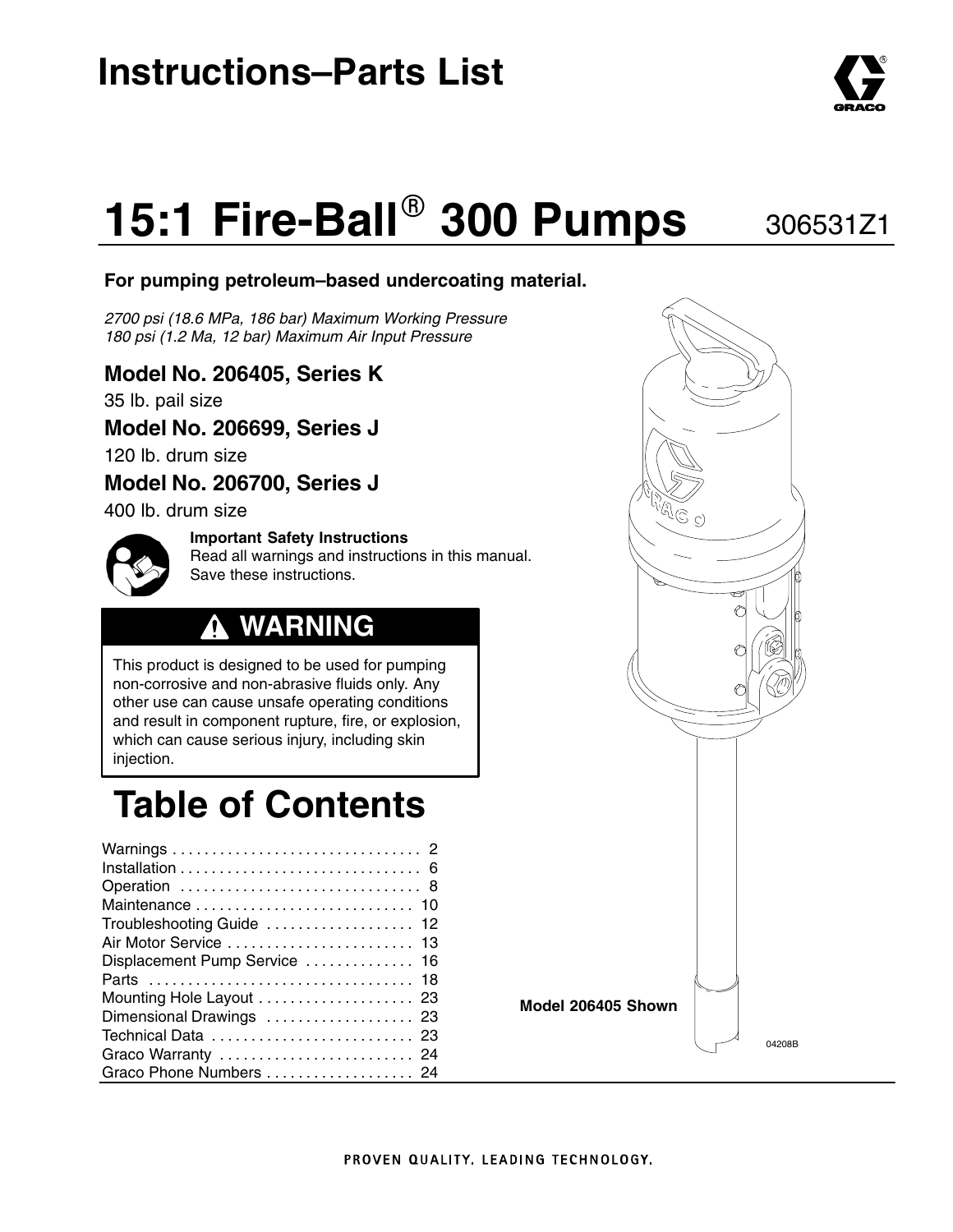## **Symbols**

#### **Caution Symbol**

### **CAUTION**

This symbol alerts you to the possibility of damage to or destruction of equipment if you do not follow the instructions.

### **Warning Symbol**

### **WARNING**

This symbol alerts you to the possibility of serious injury or death if you do not follow the instructions.



 $\bullet$ Comply with all applicable local, state, and national fire, electrical, and safety regulations.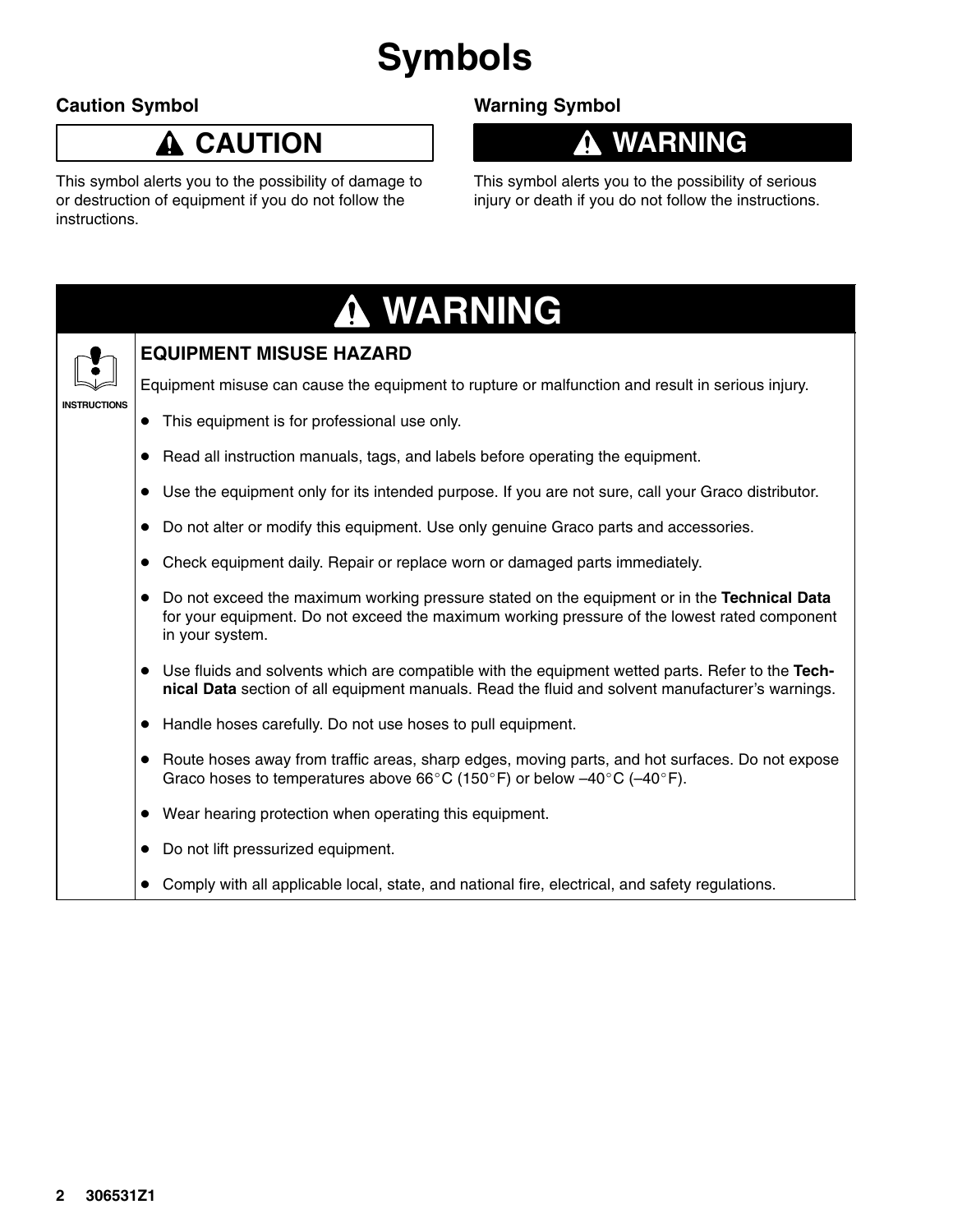#### **WARNING** T

#### **SKIN INJECTION HAZARD**

Spray from the gun, leaks or ruptured components can inject fluid into your body and cause extremely serious injury, including the need for amputation. Fluid splashed in the eyes or on the skin can also cause serious injury.



- - Fluid injected into the skin might look like just a cut, but it is a serious injury. **Get immediate surgical treatment..**
- $\bullet$ Do not point the gun at anyone or at any part of the body.
- -Do not put your hand or fingers over the spray tip.
- $\bullet$ Do not stop or deflect leaks with your hand, body, glove or rag.
- -Do not "blow back" fluid; this is not an air spray system.
- $\bullet$ Always have the tip guard and the trigger guard on the gun when spraying.
- $\bullet$ Check the gun diffuser operation weekly. Refer to the gun manual.
- $\bullet$ Be sure the gun trigger safety operates before spraying.
- $\bullet$ Close the gun ball valves when you stop spraying.
- -Lock the gun trigger safety when you stop spraying.
- - Follow the **Pressure Relief Procedure** on page 8 if the spray tip clogs and before cleaning, checking or servicing the equipment.
- -Tighten all fluid connections before operating the equipment.
- $\bullet$  Check the hoses, tubes, and couplings daily. Replace worn or damaged parts immediately. Do not repair high pressure couplings; you must replace the entire hose.
- $\bullet$  Fluid hoses must have spring guards on both ends, to help protect them from rupture caused by kinks or bends near the couplings.

| <b>MOV</b> |
|------------|
|            |

#### **MOVING PARTS HAZARD**

Moving parts can pinch or amputate your fingers.

- $\bullet$ Keep clear of all moving parts when starting or operating the pump.
- - Before checking or servicing the equipment, follow the **Pressure Relief Procedure** on page 8 to prevent the equipment from starting unexpectedly.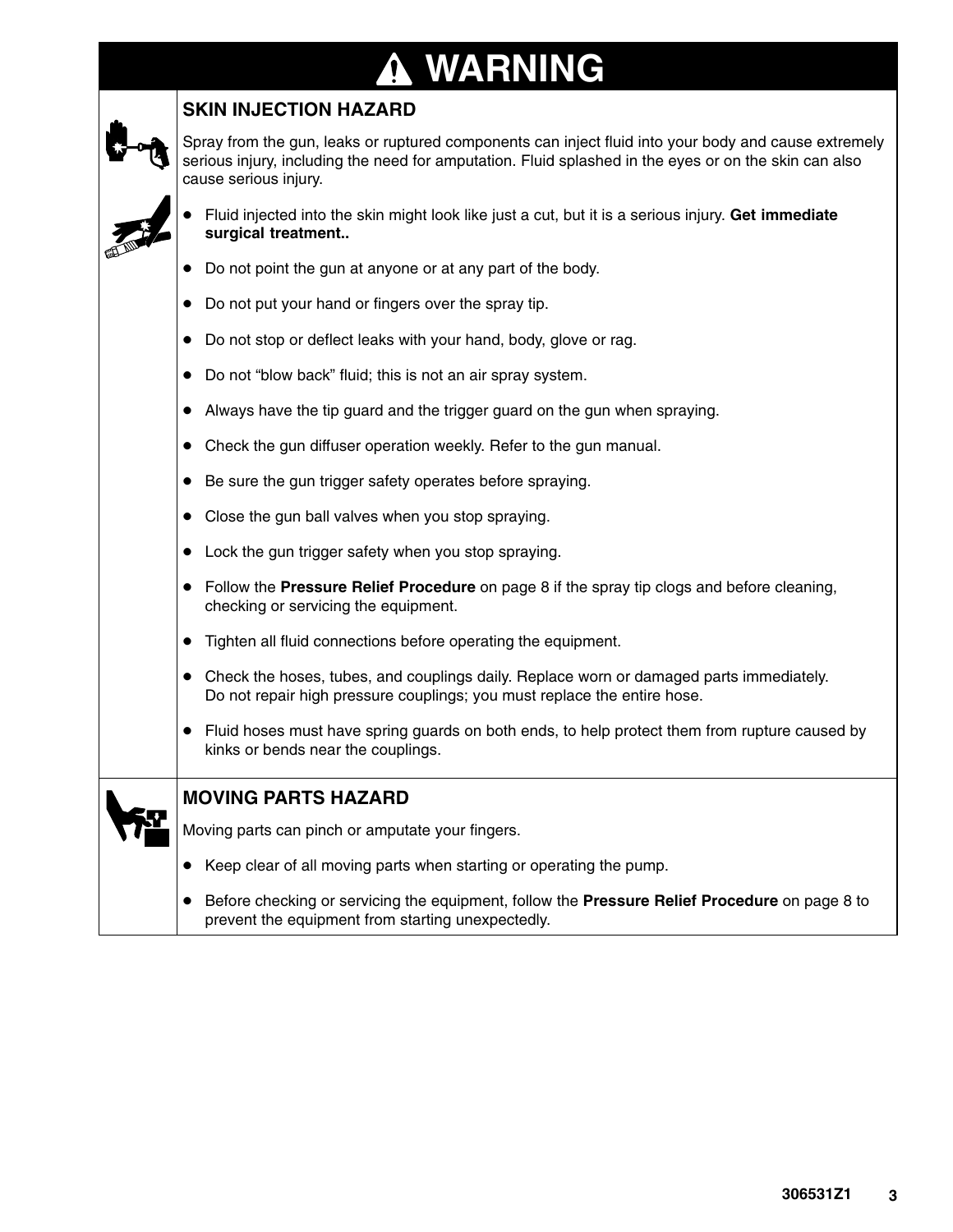#### **WARNING** T



#### **FIRE AND EXPLOSION HAZARD**

Improper grounding, poor ventilation, open flames or sparks can cause a hazardous condition and result in a fire or explosion and serious injury.

- Ground the equipment and the object being sprayed. Refer to **Grounding** on page 7.
- If there is any static sparking or you feel an electric shock while using this equipment, **stop spraying immediately.** Do not use the equipment until you identify and correct the problem.
- Provide fresh air ventilation to avoid the buildup of flammable fumes from solvents or the fluid being sprayed.
- Keep the spray area free of debris, including solvent, rags, and gasoline.
- Before operating this equipment, electrically disconnect all equipment in the spray area.
- Before operating this equipment, extinguish all open flames or pilot lights in the spray area.
- $\bullet$ Do not smoke in the spray area.
- $\bullet$ Do not turn on or off any light switch in the spray area while operating or if fumes are present.
- -Do not operate a gasoline engine in the spray area.

|  | Do not operate a gasoline engine in the spray area.<br>$\bullet$                                                                     |
|--|--------------------------------------------------------------------------------------------------------------------------------------|
|  | <b>TOXIC FLUID HAZARD</b>                                                                                                            |
|  | Hazardous fluid or toxic fumes can cause serious injury or death if splashed in the eyes or on the skin,<br>inhaled, or swallowed.   |
|  | Know the specific hazards of the fluid you are using.<br>$\bullet$                                                                   |
|  | Store hazardous fluid in an approved container. Dispose of hazardous fluid according to all local,<br>state and national guidelines. |
|  | Always wear protective eyewear, gloves, clothing and respirator as recommended by the fluid and<br>solvent manufacturer.             |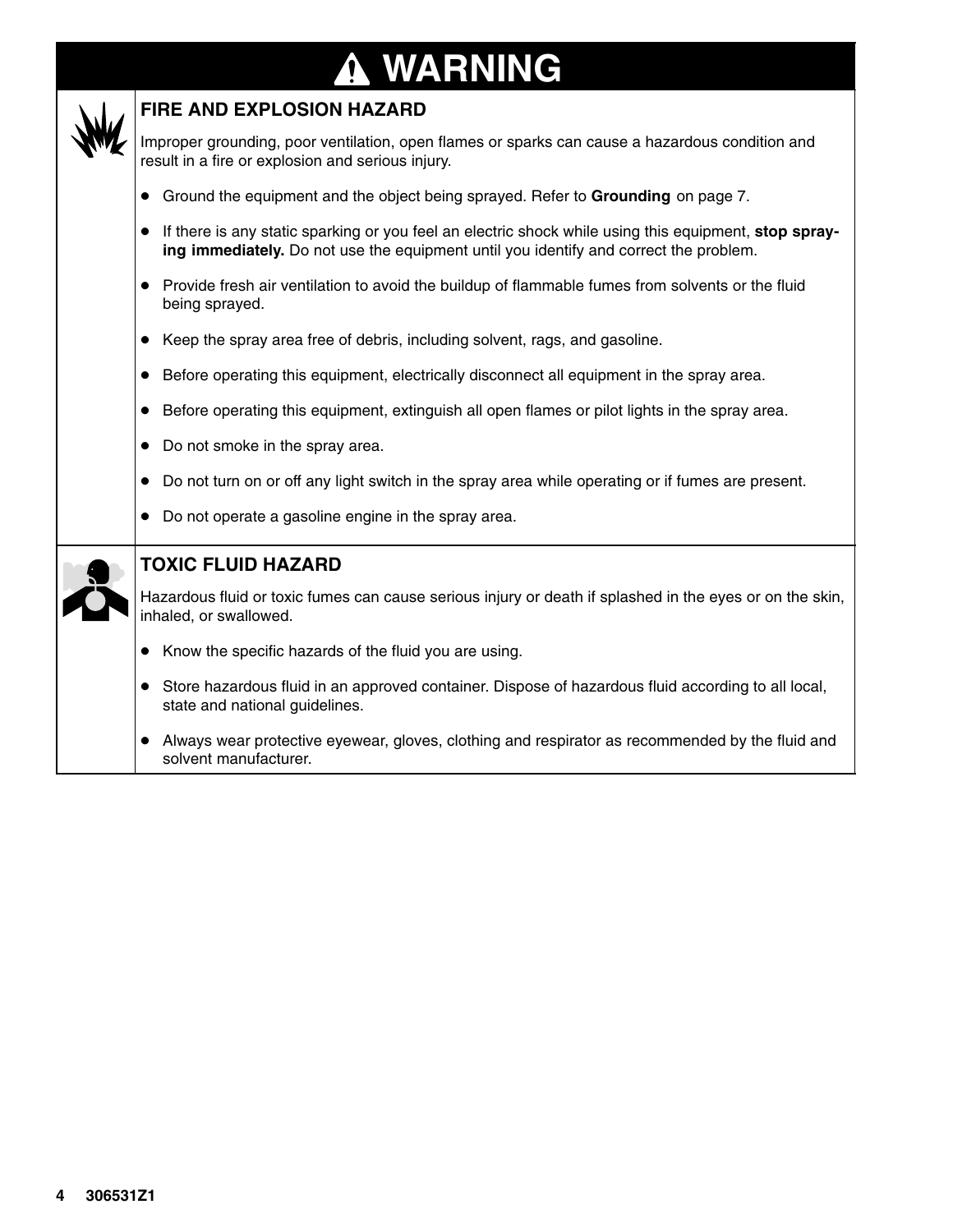## **Notes**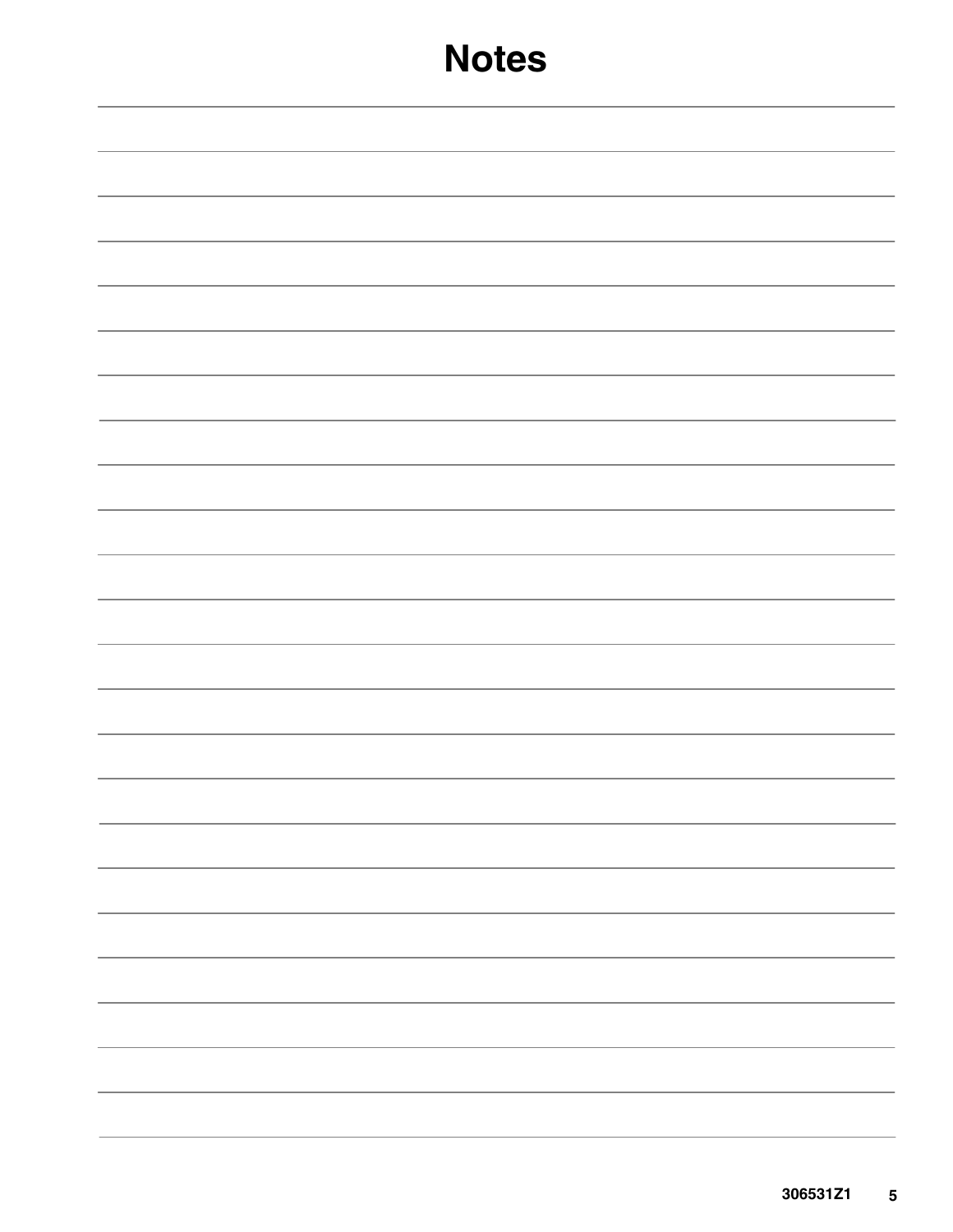## **Installation**



**NOTE:** Reference numbers and letters in parentheses in the text refer to the callouts in the figures and the parts drawings.

Figure 1 is only a guide to selecting and installing optional and required accessories. For help in designing a system to suit your needs, contact your Graco distributor.

Mount the pump to suit the type of installation planned. See page 23 for dimensions and mounting hole layout.

#### **System Accessories**

### **WARNING**

To reduce the risk of serious injury including skin injection, splashing in the eyes or on the skin, and injury from moving parts, if you are adjusting or repairing the pump, two accessories are **required** in your system: a bleed-type master air valve (F) and a pressure drain valve (L).

The bleed-type master air valve (F) relieves air trapped between it and the air motor after the air supply is shut off. Trapped air can cause the air motor to cycle unexpectedly if you are adjusting or repairing the pump. Install the valve near the pump air inlet, within easy reach of the pump.

The pressure drain valve (L) assists in relieving fluid pressure in the displacement pump, hoses and gun. Triggering the spray gun to relieve pressure may not be sufficient.

**Fig. 1**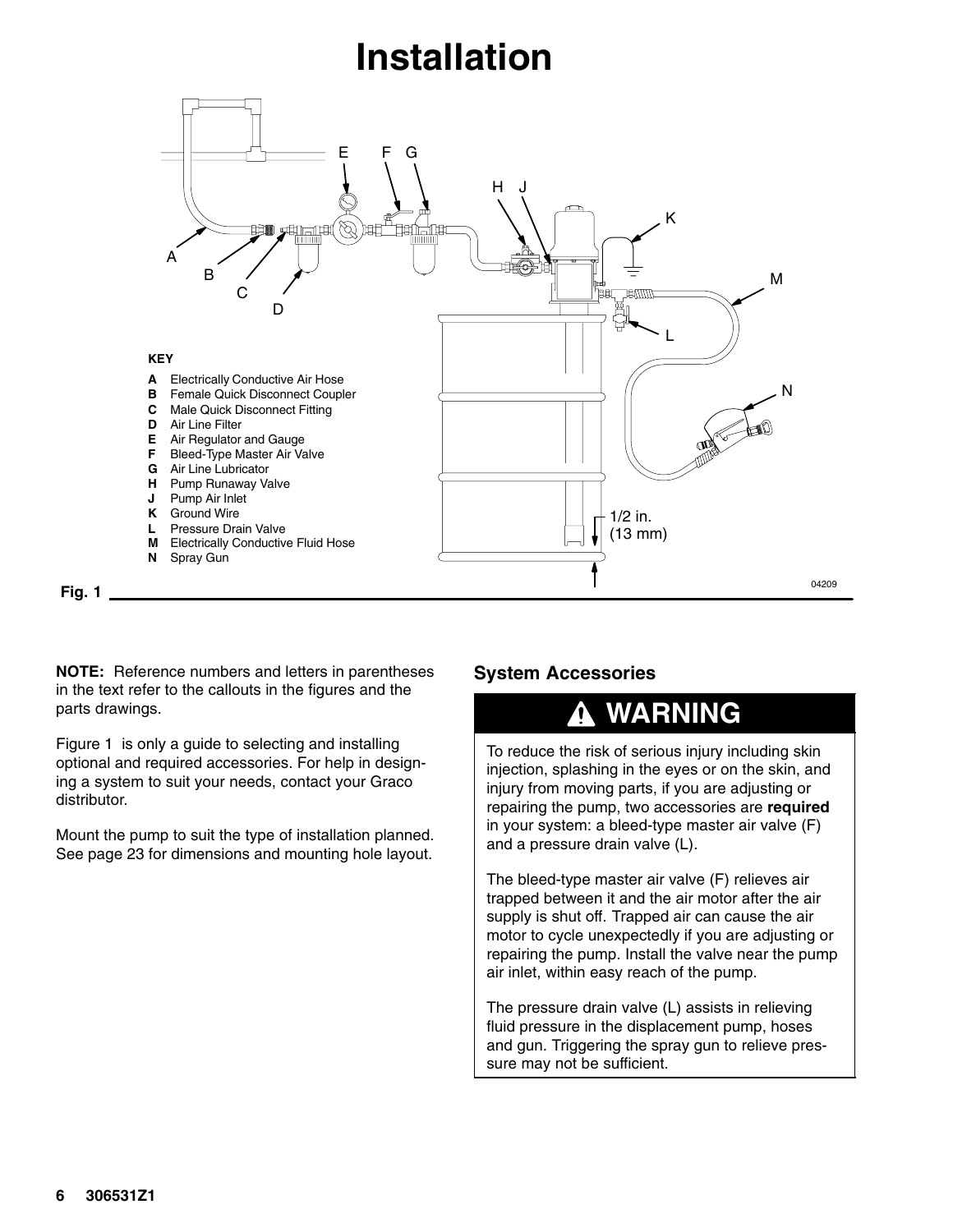## **Installation**

### **A CAUTION**

Provide a bracket for mounting the air accessories. The fittings are not strong enough to support the accessories and may cause one or more to break.

**NOTE:** Install the accessories in the order shown in Figure 1.

- **4** A pump runaway valve (H) shuts off the air to the pump if the pump accelerates beyond the pre-adjusted setting. A pump which runs too fast can be seriously damaged.
- - **An air line lubricator (G)** provides automatic air motor lubrication.
- **A bleed-type master air valve (F)** relieves air trapped between it and the motor when the valve is closed. Order Part No. 107142.
- **The air regulator (E)** controls pump speed and pressure.
- **An air line filter (D)** removes harmful dirt and contaminants from your compressed air supply.
- **A drain valve (L)** is required near the pump fluid outlet to relieve fluid pressure in the pump, hose and gun. Order Part No. 210657.
- - Install an electrically conductive **fluid hose (M)** and **spray gun (N).**

#### **Grounding**

Proper grounding is an essential part of maintaining a safe system.

To reduce the risk of static sparking, ground the pump. Check your local electrical code for detailed grounding instructions for your area and type of equipment. Be sure to ground all of this equipment:

- *Pump:* use a ground wire and clamp as shown below.
- $\bullet$ *Truck bed or platform:* according to your local code.
- $\bullet$ *Fluid hoses:* use only electrically conductive hoses.
- - *Air compressor:* follow manufacturer's recommendations.
- -*Spray gun:* grounding is obtained through connection to a properly grounded fluid hose and pump.
- -*Object being sprayed:* according to local code.
- -*Fluid supply container:* according to local code.
- $\bullet$  *All solvent pails used when flushing or relieving pressure,* always hold a metal part of the gun firmly to the side of a grounded metal pail, then trigger the gun.

#### **To ground the pump:**

To ground the pump**,** use a ground wire and clamp as shown below. Remove the ground screw (Z) and insert through the eye of ring terminal at end of ground wire (Y). Fasten the ground screw back onto the pump and tighten securely. Connect the other end of the ground wire to a true earth ground. See Fig. 2. *To order a ground wire and clamp, order Part No. 222011.*

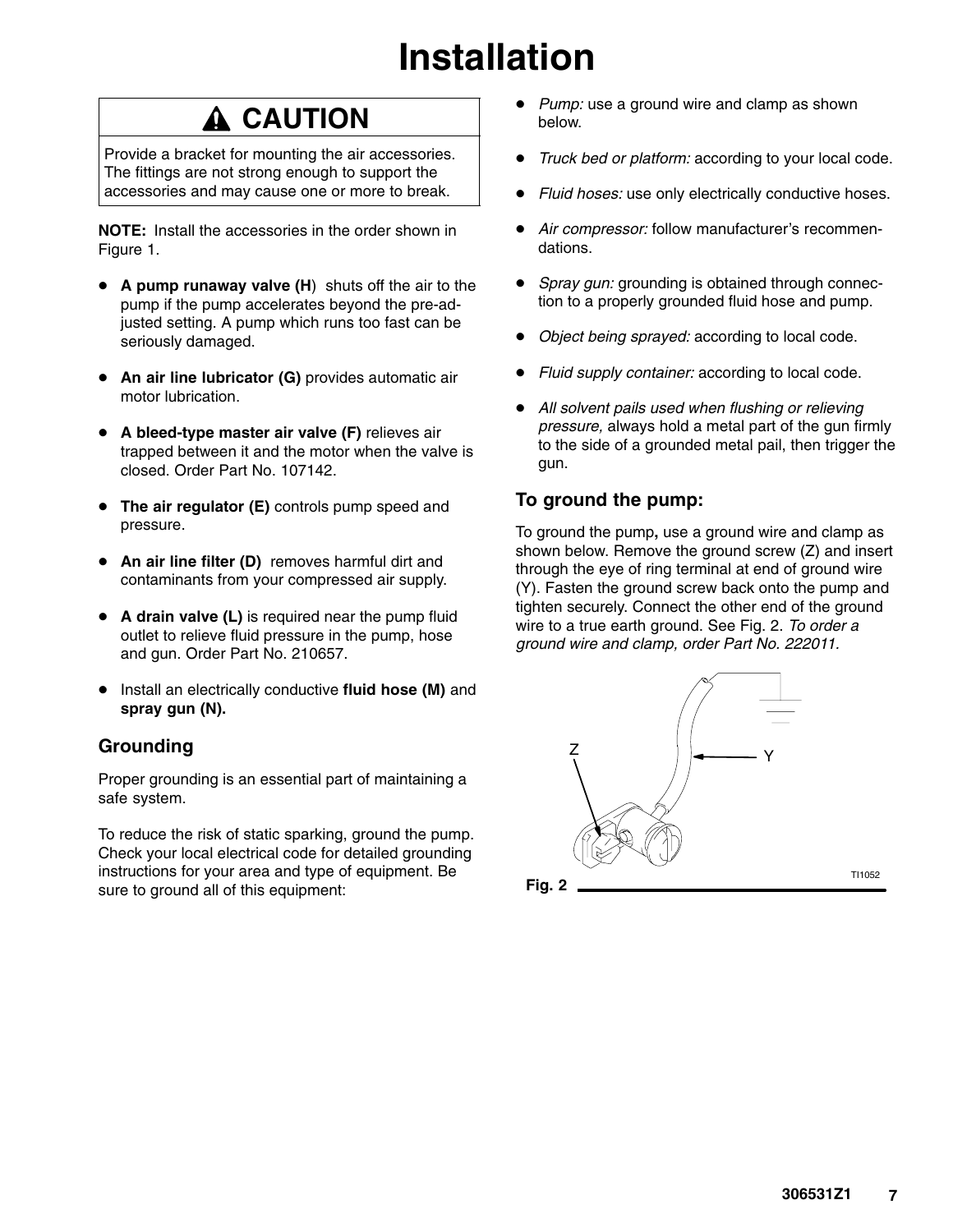## **Operation**

#### **Pressure Relief Procedure**

### **WARNING**



#### **SKIN INJECTION HAZARD**

The system pressure must be manually relieved to prevent the system from starting or spraying accidentally. Fluid under high pressure can be injected through the skin and cause serious injury. To reduce the risk of an injury from injection, splashing fluid, or moving parts, follow the **Pressure Relief Procedure**

- $\bullet$ are instructed to relieve the pressure,
- $\bullet$ stop spraying,

whenever you:

- $\bullet$ check or service any of the system equipment,
- $\bullet$ or install or clean the spray tips.
- 1. Lock the spray gun trigger safety.
- 2. Close the pump air regulator. Close the bleed-type master air valve (required in your system).
- 3. Unlock the gun trigger safety.
- 4. Hold a metal part of the spray gun firmly to a grounded metal waste container and trigger the gun to relieve the fluid pressure.
- 5. Lock the gun trigger safety.
- 6. Open the pump drain valve (required with your system) and leave it open until you are ready to spray again.

*If you suspect that the spray tip or hose is clogged or that fluid pressure is not fully relieved after following the steps above,* **very slowly** loosen the tip guard retaining nut or hose end coupling and relieve pressure gradually. Clear the tip or hose obstruction.

### **WARNING**

#### **COMPONENT RUPTURE HAZARD**



Overpressurizing any component can result in rupture, fire, explosion, property damage, and serious injury. To reduce

the risk of overpressurizing, know the Maximum Working Pressure of the lowest rated component in your system, and limit the air to the pump so that you **never** exceed that pressure.

To determine the fluid output pressure using the air regulator reading, multiply the pump ratio by the air pressure you set on the regulator gauge. Example:

15 (:1) ratio x 100 psi air = 1500 psi fluid output

 $[15$  (:1) ratio x 7 bar air = 105 bar fluid output]

### **WARNING**

**Never** operate the pump with the warning plate (20) or the identification plate (40) removed. These plates protect your fingers from pinching or amputation by moving parts in the air motor.

#### **Starting and Adjusting the Pump**

- 1. With the air regulator (E) closed, open the bleedtype master air valve (F).
- 2. Connect the air hose.
- 3. Trigger the spray gun (N) into a grounded metal pail, making firm metal-to-metal contact.
- 4. Open the pump air regulator (E) slowly, just until the pump is running. When the pump is primed and all air has been pushed out of the lines, release the spray gun trigger. With sufficient air supplied, the pump starts when the spray gun is triggered and shuts off when the trigger is released.
- 5. Adjust the air regulator just until you get adequate flow from the spray gun. Always run the pump at the lowest speed necessary.

### **A CAUTION**

Never allow the pump to run dry of the fluid being pumped. A dry pump will quickly accelerate to a high speed, possibly damaging itself. If your pump accelerates quickly, or is running too fast, stop it immediately and check the fluid supply. If the supply container is empty and air has been pumped into the lines, prime the pump and lines with fluid, or flush it and leave it filled with a compatible solvent. Be sure to eliminate all air from the fluid lines. Use a pump runaway valve (K) to automatically shut off the pump if it starts to run too fast.

- 6. Read and follow the instructions supplied with each component in your system.
- 7. If the pump will be unattended for any period of time, or to shut off the system at the end of the work shift, always follow the **Pressure Relief Procedure**, at the left.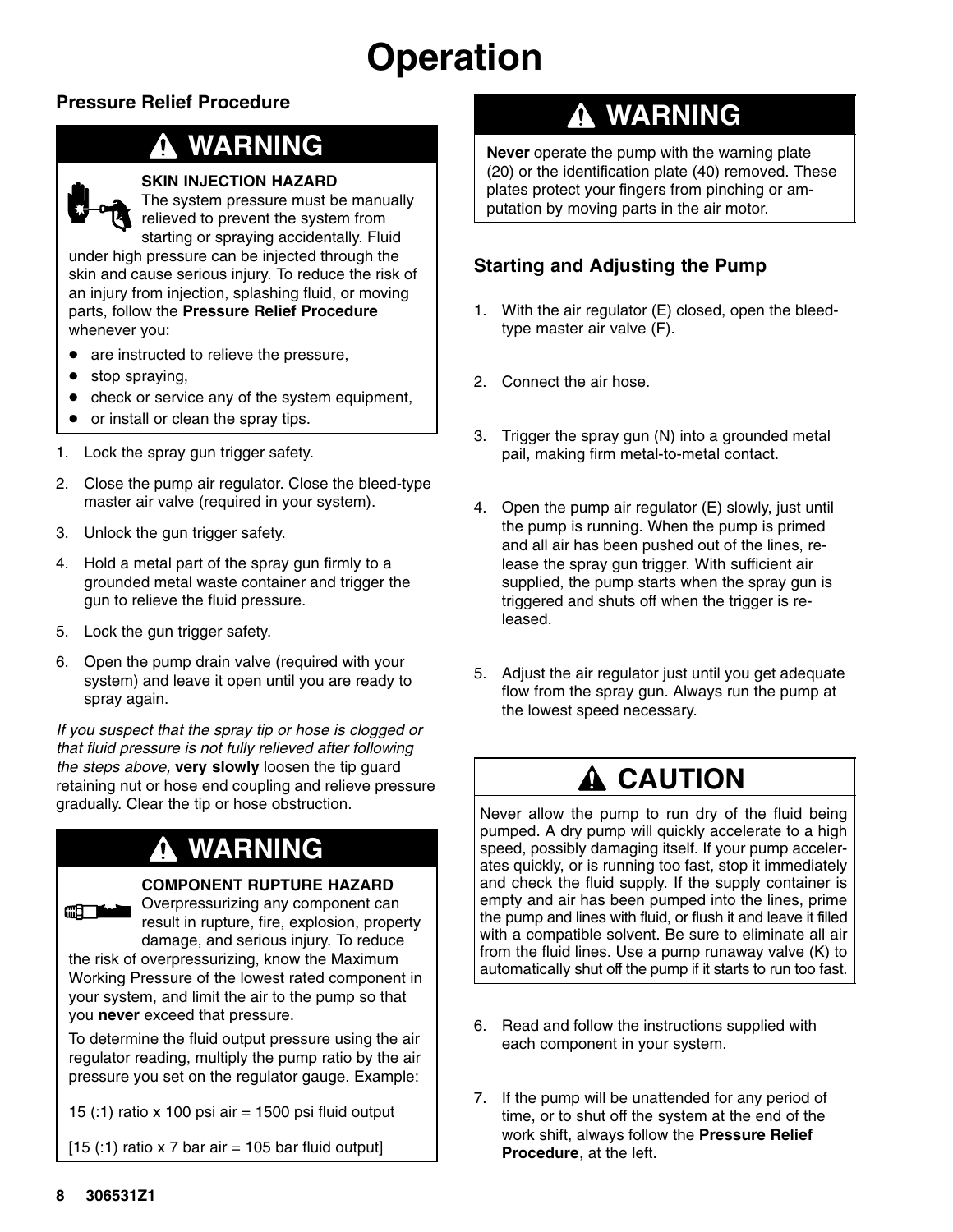## **Notes**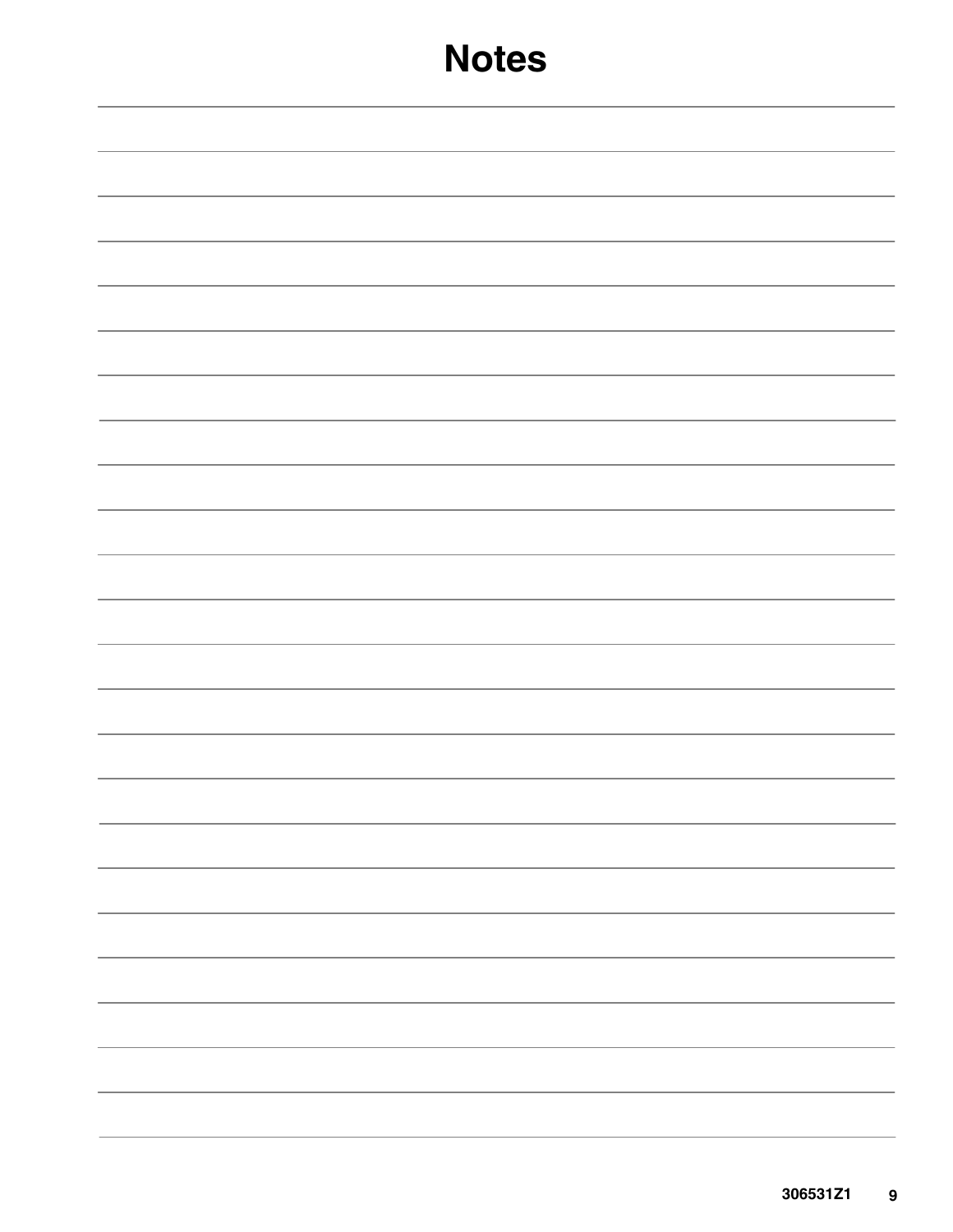## **Maintenance**

#### **Shutdown and General Care**

### **WARNING**

To reduce the risk of serious injury whenever you are instructed to relieve pressure, always follow the **Pressure Relief Procedure** on page 8.

- Always relieve the pressure when you shut down the pump.
- If you are pumping fluid that dries or sets up, flush with a compatible solvent as often as necessary to prevent buildup in the pump and hoses.
- $\bullet$  After every 40 hours of operation, adjust the packing nut (42) as described on page 11.

#### **Flushing**

### **WARNING**

To reduce the risk of serious injury whenever you are instructed to relieve pressure, always follow the **Pressure Relief Procedure** on page 8.

- 1. To reduce the risk of skin injection, static sparking or splashing, **Relieve the Pressure** before flushing.
- 2. Remove the spray tip.
- 3. Hold a metal part of the gun firmly to the side of a grounded metal pail. Use the lowest possible fluid pressure when flushing.

#### **Lubrication**

The accessory air line lubricator (G) provides automatic air motor lubrication. For daily, manual lubrication follow this procedure:

- 1. Disconnect the regulator.
- 2. Place about 15 drops of light machine oil in the pump air inlet.
- 3. Reconnect the regulator.
- 4. Turn on the air supply to blow oil into the motor.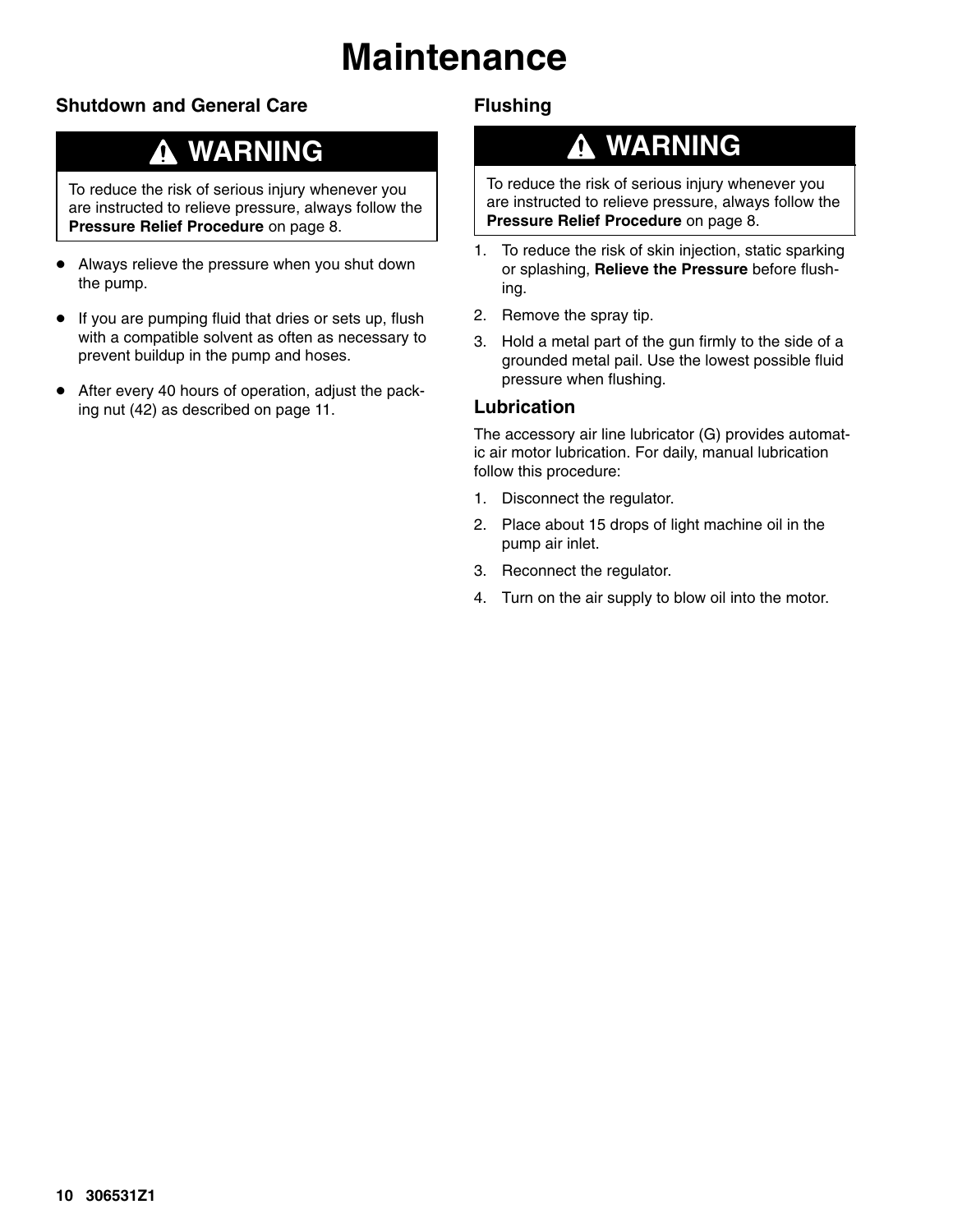## **Maintenance**

#### **Packing Nut Adjustment**

### **WARNING**

To reduce the risk of serious injury whenever you are instructed to relieve pressure, always follow the **Pressure Relief Procedure** on page 8.

### **WARNING**

Keep your hand and fingers away from the piston when it is moving. As the piston moves into the pump base it can amputate fingers or break tools caught between the moving parts. Note the pinch point shown in Fig. 3. Be sure all air and fluid pressure is fully relieved before adjusting the piston or packing nut to reduce the risk of amputation.

**NOTE:** Perform this adjustment if: (a) material drips steadily from the air motor weep hole, which indicates the packings are too loose, (b) the pump requires more than 50 psi (.345 MPa, 3.4 bar) air pressure to cycle when the gun is triggered, which indicates the packings are too tight, or (c) the pump has been in operation for 40 hours.

- 1. **Relieve the pressure**. Follow the **Pressure Relief Procedure** on page 8.
- 2. Using a 1/4" nut driver, remove the six screws (24) from one of the muffler plates (20 or 40) and remove the muffler plate. See Fig. 4.
- 3. Check to see that the air motor piston is at the top of the stroke. If it is not, **first read the warning above. Then, while keeping your fingers away from moving parts,** apply very low pressure air to the air inlet to move the piston up. Close the air regulator and disconnect the air supply hose. Refer to Fig. 3.
- 4. Use a 1/4" diameter rod, spanner wrench, or torque wrench to tighten the packing nut. First loosen the nut, then tighten snugly, and finally tighten an additional 1/2 turn (20–25 ft–lbs). See Fig. 5.
- 5. Replace the muffler cover, and the six screws. See Fig. 4.
- 6. Reconnect the air line. After the pump is started, it should run at 40 psi (.276 MPa, 2.8 bar) with no load. Startup may require additional air pressure.

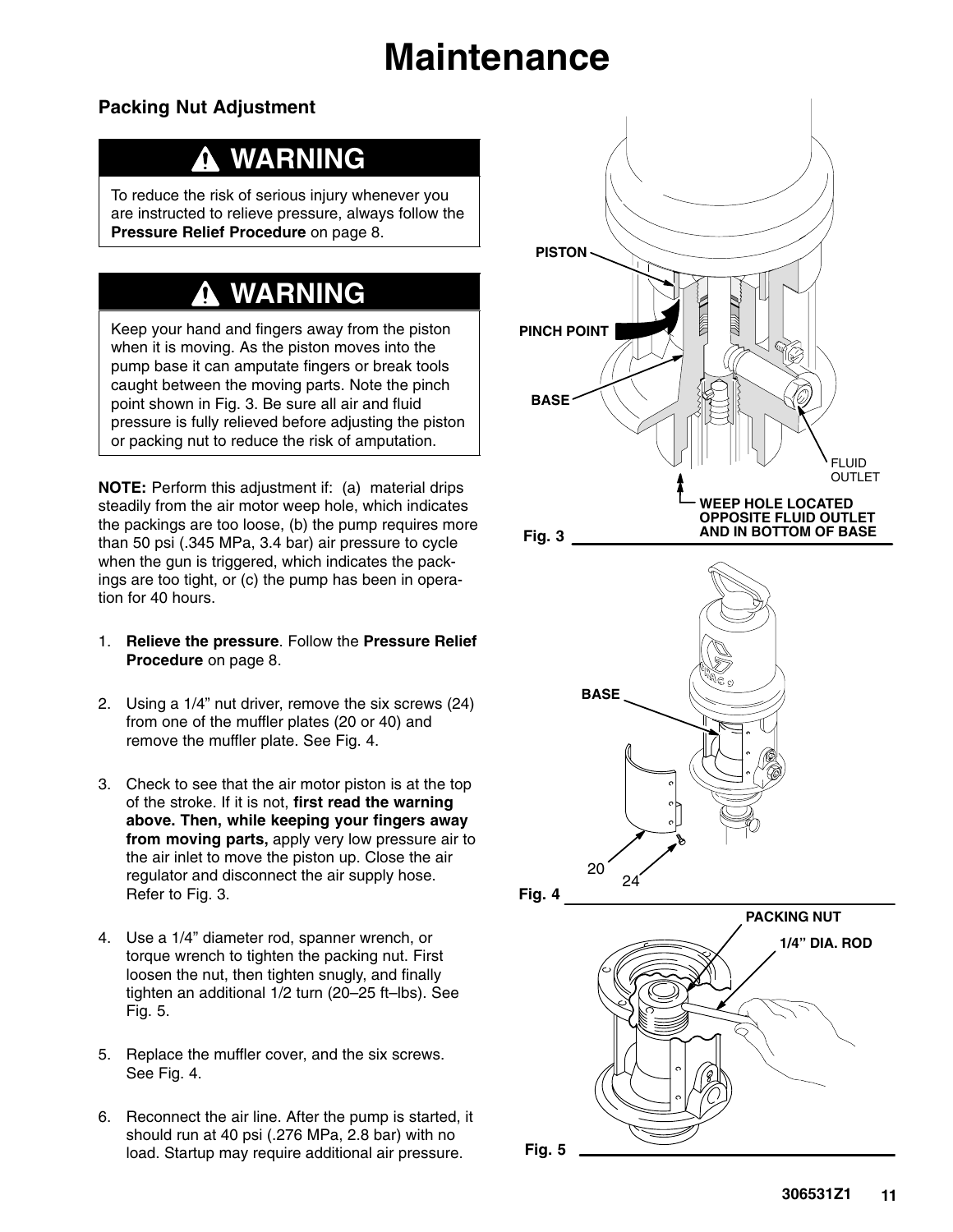## **Troubleshooting**

### **WARNING**

To reduce the risk of serious injury whenever you are instructed to relieve pressure, always follow the **Pressure Relief Procedure** on page 8.

**Relieve the Pressure** before you check or service any system equipment.

#### **WARNING** 4

**Never** operate the pump with the warning plate (20) or the identification plate (40) removed. These plates protect your fingers from pinching or amputation by moving parts in the air motor.

**NOTE:** Check all other possible problems and solutions before disassembling the pump.

| <b>Problem</b>                                         | Cause                                                    | <b>Solution</b>              |
|--------------------------------------------------------|----------------------------------------------------------|------------------------------|
| Pump fails to operate                                  | Low air supply pressure or restricted air<br>lines       | Increase air supply; clear*  |
|                                                        | Closed valves                                            | Open                         |
|                                                        | Clogged fluid lines, hoses, valves, etc.                 | Clear*                       |
|                                                        | Damaged air motor                                        | Service air motor            |
|                                                        | Empty fluid supply container                             | Refill and reprime, or flush |
| Continuous air exhaust                                 | Worn or damaged air motor gasket,<br>packing, seal, etc. | Service air motor            |
| Erratic pump operation                                 | Empty fluid supply container                             | Refill and reprime, or flush |
|                                                        | Held open or worn intake valve or<br>piston packings     | Clear; service               |
| Pump operates, but output is low<br>on the up stroke   | Held open or worn piston<br>or packings                  | Clear; service               |
| Pump operates, but output is low<br>on the down stroke | Held open or worn intake valve                           | Clear; service               |
| Pump operates, but output is low<br>on both strokes    | Low air supply pressure or<br>restricted air lines       | Increase air supply; clear*  |
|                                                        | Closed valves                                            | Open                         |
|                                                        | Empty fluid supply container                             | Refill and reprime, or flush |
|                                                        | Clogged fluid lines, hoses, valves, etc.                 | Clear*                       |
|                                                        | Packing nut too tight                                    | Loosen                       |
|                                                        | Loose packing nut or worn packings                       | Tighten; replace             |

\*Follow the **Pressure Relief Procedure** on page 8. Disconnect the fluid hose. If the pump starts when the air is turned on again, the hose or gun is clogged.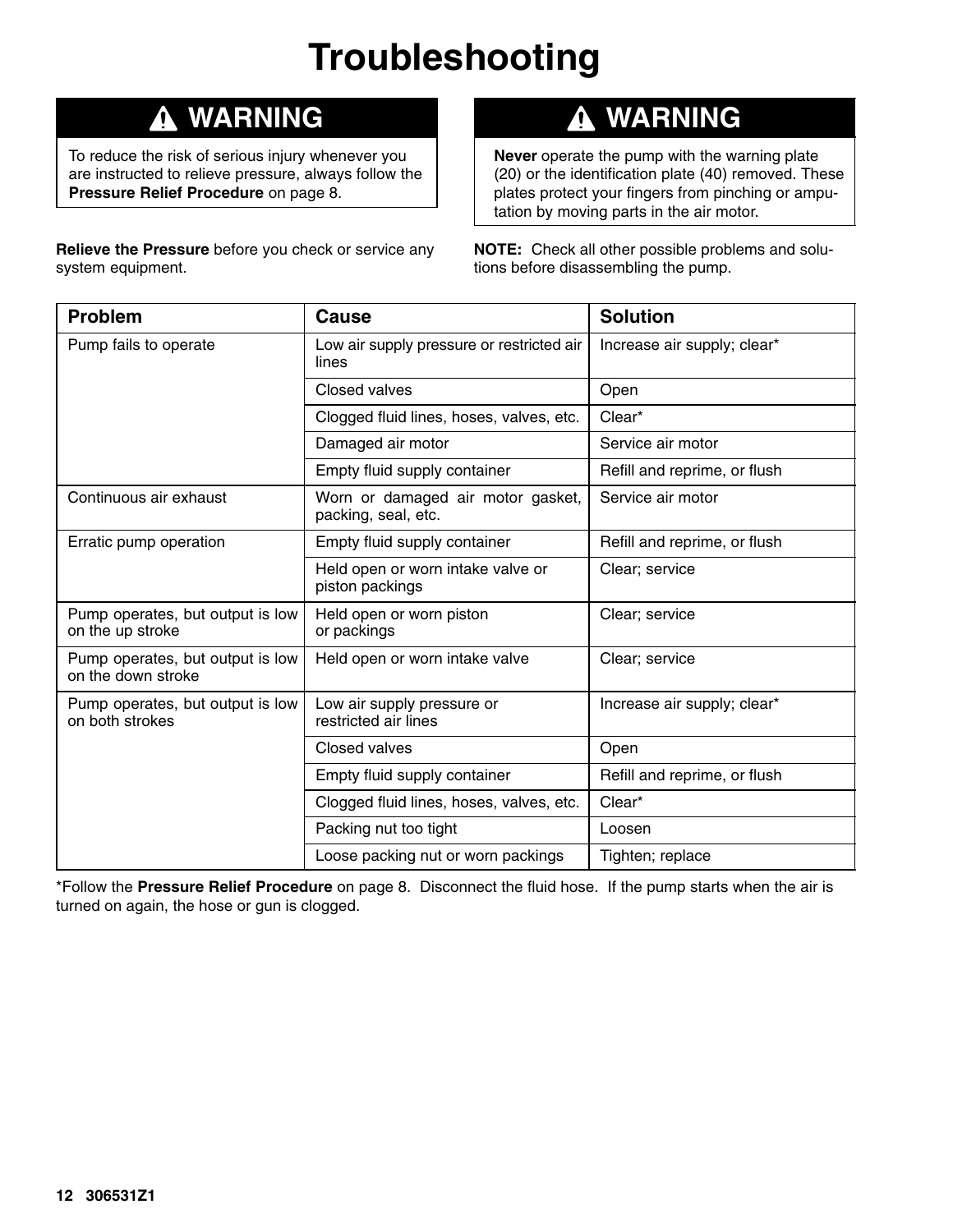## **Air Motor Service**

#### **Before you start:**

- Have all necessary parts on hand. Always replace the glands and bearing when replacing the packings. Use all the parts in the repair kits for the best results. See page 18 to order the kits.
- - **Air Motor Repair Kit 206728.** Parts included in this kit are marked with a dagger, (for example, 36†), in the text and drawings.
- $\bullet$  **Displacement Pump Repair Kit 206925.** Parts included in this kit are marked with one asterisk, (i.e., 6\*), in the text and drawings.
- Two accessory tools should be ordered. Use **Padded Pliers, 207579**, to grip the trip rod without damaging its surface. Use **Gauge, 171818**, to ensure the proper clearance between the poppets and seat of the transfer valve.

#### **Air Motor & Throat Disassembly**

### **WARNING**

To reduce the risk of serious injury whenever you are instructed to relieve pressure, always follow the **Pressure Relief Procedure** on page 8.

- 1. Flush the pump.
- 2. Relieve the pressure before proceeding.
- 3. Disconnect the hoses, remove the pump from its mounting, and clamp the air motor base (55) in a vise.
- 4. Use a strap wrench on the riser tube (12) to screw it out of the air motor base (55).
- 5. Pull the connecting rod (10) down as far as it will go.
- 6. Use a hammer and punch to remove the roll pin (4). Unscrew the connecting rod (10). See Fig. 6.

### **A** CAUTION

Do not damage the plated surface of the trip rod (54). Damaging the surface of the trip rod can result in erratic air motor operation. Use the special Padded Pliers, Part Number 207579, to grasp the rod.

7. Manually push up on the piston rod (41) to move the piston assembly (59) up as far as it will go. Unscrew the cap nut (47). Pull the nut up. Grip the trip rod (54) with padded pliers, and screw the nut off the rod. See Fig. 6.

### **A CAUTION**

To avoid damaging the cylinder wall, lift the cylinder (51) straight up off the piston (59). Never tilt the cylinder as it is being removed.

- 8. Remove the six screws (25). See Fig. 6. Pull the cylinder (51) straight up off the piston (59).
- 9. Use a screwdriver to push down on the trip rod yoke (28), and snap the toggles down. See Fig. 7.

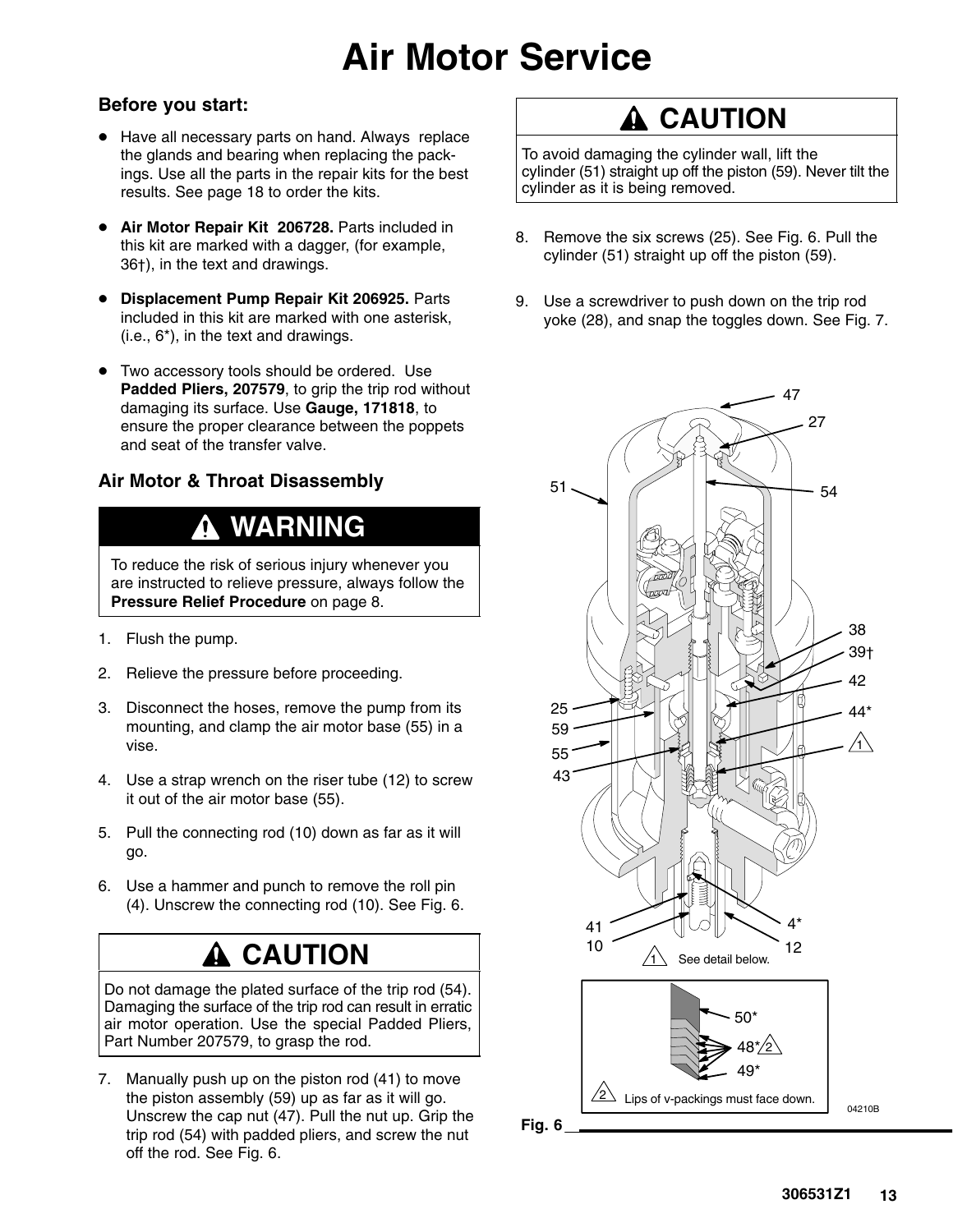## **Air Motor Service**



10. Remove the lockwires (34†) from the adjusting nuts (33†) of the transfer valves. Screw the top nuts off. Screw the poppet valve stems (45†) out of the grommets (32†) and the bottom nuts (30). Take the valve poppets off the stems and squeeze them firmly to check for cracks. See Fig. 7.

### **WARNING**

To reduce the risk of pinching or amputating your fingers, **always** keep fingers clear of the toggle assemblies (M).

- 11. Grip the pivot pins (30) with pliers. Compress the springs (31), and swing the toggle assembly (M) up and away from the piston lugs (L). Remove the parts. Check to see that the valve actuator (35) is supported by the spring clips (58) but slides easily into them. See Fig. 7.
- 12. Remove the trip rod yoke (28), actuator (35) and trip rod (54). See Fig. 7. Check the exhaust valve poppets (53†) for cracks. To remove the exhaust valve poppets (53†), stretch them out and cut them with a sharp knife.
- 13. Remove one muffler plate (20 or 40). Pull the piston (59) up out of the base. Remove the throat packing nut (42) and packings. See Fig. 6.



#### **Reassembly**

- 1. Clean all the parts in a compatible solvent and inspect for wear or damage. Check the polished surfaces of the piston (59), piston rod (41), and cylinder wall (51) for scratches or wear. A scored rod will cause premature packing wear and leaking. Use all the repair kit parts and replace other parts as necessary.
- 2. Lubricate all parts with a light, waterproof grease.
- 3. One at a time, install these parts in the base (55): the gland (49\*), five v-packings (48\*) *with lips facing down*, bearing (50\*), backup washer (43), flat packing (44\*), and loosely screw in the packing nut (42). Be sure the o-rings (38 & 39†) are in place. See Fig. 6.
- 4. Pull the exhaust valve poppets (53†) into the valve actuator (35) and clip off the top part shown with dotted lines. See Fig. 8.
- 5. Install the grommets (32†) in the valve actuator (35). Install the trip rod (54) in the piston (59). Place the trip rod yoke (28) and valve actuator (35) on the trip rod. Be sure the o-ring (36\*) is in place and that the valve actuator is supported by the spring clips (58), and reassemble the valve mechanism. See Fig. 7.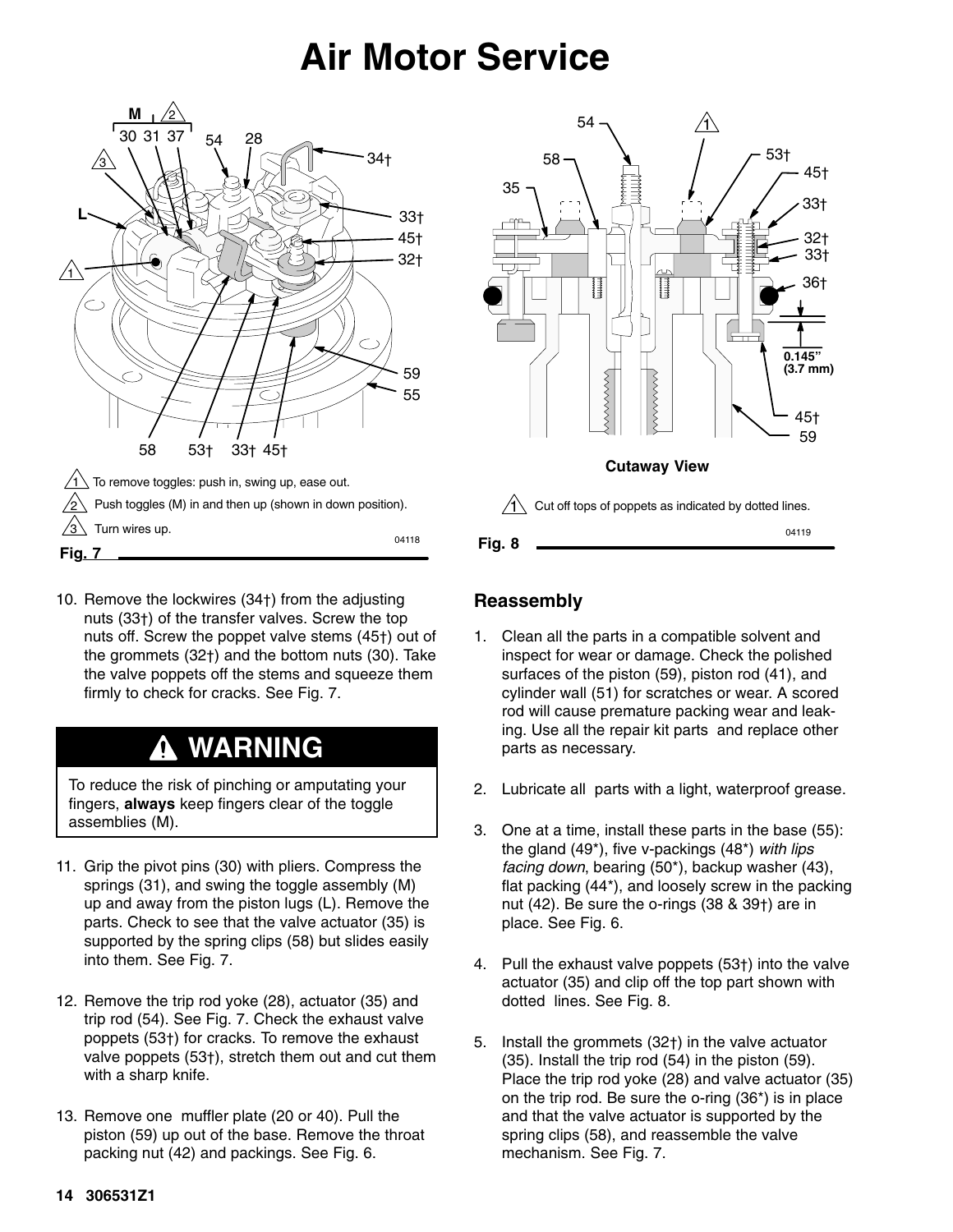## **Air Motor Service**

6. Install the bottom adjusting nuts (33) on the poppet valve stems (45†) and screw the stems into the grommets (32†). Screw the top nuts (33†) on the stems. Before installing the lockwires (34†) in the adjusting nuts, use the gauge 171818 to adjust the transfer valve so there is 0.145 in. (3.7 mm) clearance between the poppets and the seat when it is open. See Fig. 8.

### **WARNING**

To reduce the risk of pinching or amputating your fingers, **always** keep fingers clear of the toggle assemblies (M).

- 7. Install the springs (31) and pivot pins (30) on the toggle arms (37). Snap the toggles to the up position. Refer to Fig. 7.
- 8. Carefully lower the cylinder (51) over the piston (59) and onto the base (55). Secure with the six screws (25).
- 9. Manually push on the piston rod (41) to move the piston (59) up as far as it will go. Grip the trip rod (54) with padded pliers and screw the cylinder cap nut (47) onto the trip rod. Pull the piston rod (41) to move the piston down. Be sure the o-ring (27) is in place at the top of the cylinder (51), and screw the cap nut into the cylinder.
- 10. Screw the connecting rod (10) into the piston rod (41) and secure with the pin (4\*). Manually push on the piston rod (41) to move the piston (59) up as far as it will go. Screw the riser tube (12) into the base (55).
- 11. Use a 1/4" diameter rod, spanner wrench, or torque wrench to tighten the packing nut (42). Tighten snugly and then tighten an additional 1/2 turn (20–25 ft–lbs).
- 12. Install the muffler plate (20 or 40) using the six screws (24).
- 13. Connect an air hose and run the pump slowly [about 30 psi (2.1 bar)] to see that it operates smoothly.
- 14. Remount the pump and reconnect the ground wire.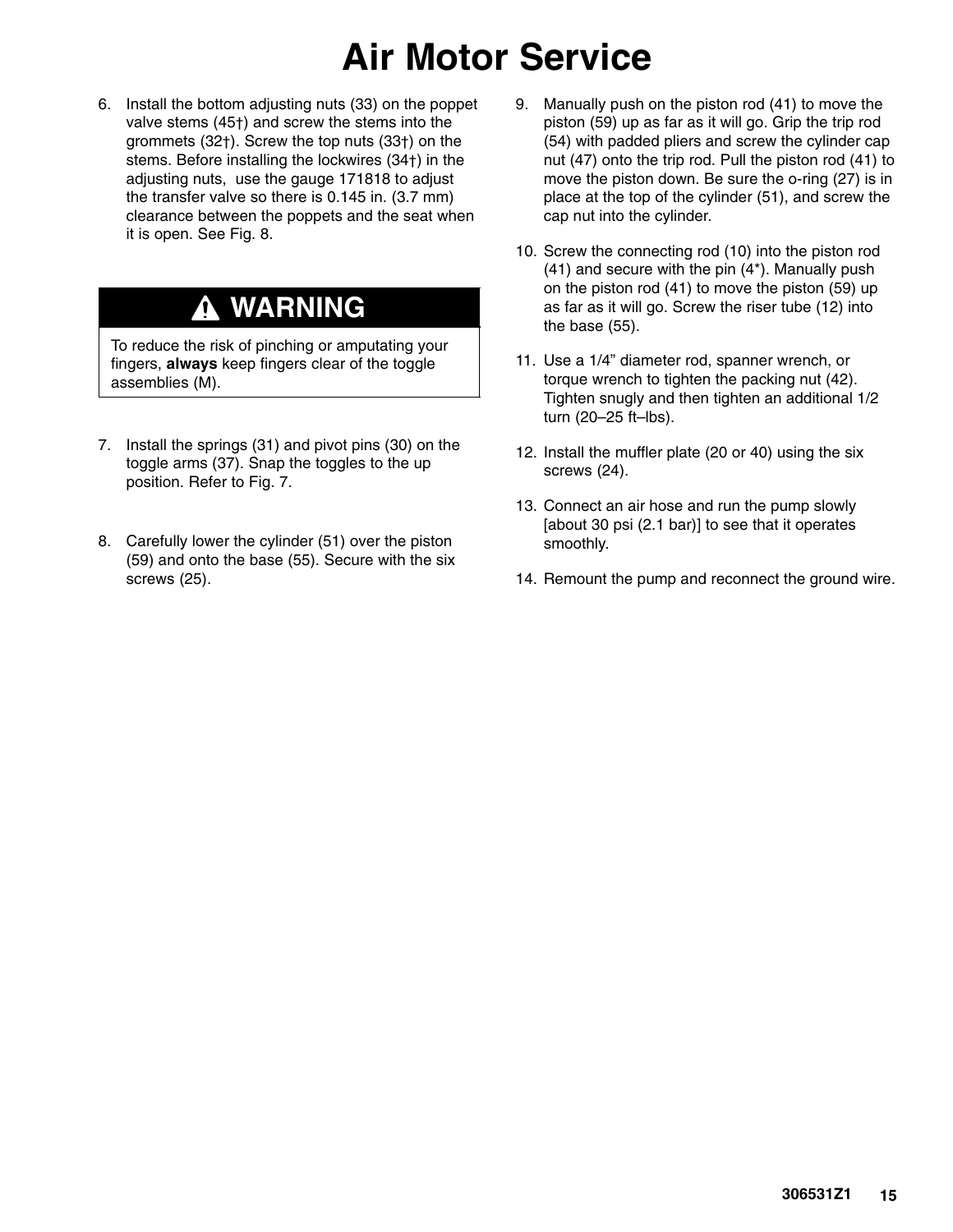## **Displacement Pump Service**

#### **Before you start:**

- 1. Have all necessary parts on hand. Whenever you replace the packings, also replace the glands and bearing. If you are using a repair kit, use all the parts for the best results. See the parts pages to order the kits.
- 2. **Displacement Pump Repair Kit 206925** includes repair parts for the pump throat and piston. Parts included in the kit are marked with one asterisk, for example (6\*), in the text and drawings.
- 3. To replace the throat packings, which are included in Repair Kit 206728, refer to the **Air Motor and Throat Disassembly** on page 13.

#### **Displacement Pump Disassembly**

### **WARNING**

To reduce the risk of serious injury whenever you are instructed to relieve pressure, always follow the **Pressure Relief Procedure** on page 8.

- 1. Flush the pump.
- 2. **Relieve the Pressure**
- 3. Disconnect the hoses, remove the pump from its mounting, and clamp the air motor base in a vise.
- 4. Unscrew the intake valve body (22) from the riser tube (12). See Fig. 9. Disassemble the intake valve.
- 5. Clean and inspect the parts for wear or damage, and replace parts as needed. Unless further service is needed, reassemble and reinstall the intake valve, using liquid sealant on the male threads. See Fig. 9.
- 6. Use a strap wrench on the riser tube (12) to screw it out of the air motor base (55). Carefully inspect the smooth inner surface of the cylinder for scoring or irregular surfaces. Such damage causes premature packing wear and leaking, so replace the part if damaged.
- 7. Unscrew the piston body (13) from the piston coupling (14). Remove the ball (2\*), seat (19\*), gasket (6\*), bearing (18\*), packing (17\*), and seal (16). Do not remove the press-fit brass bearing (15\*). See Fig. 9.



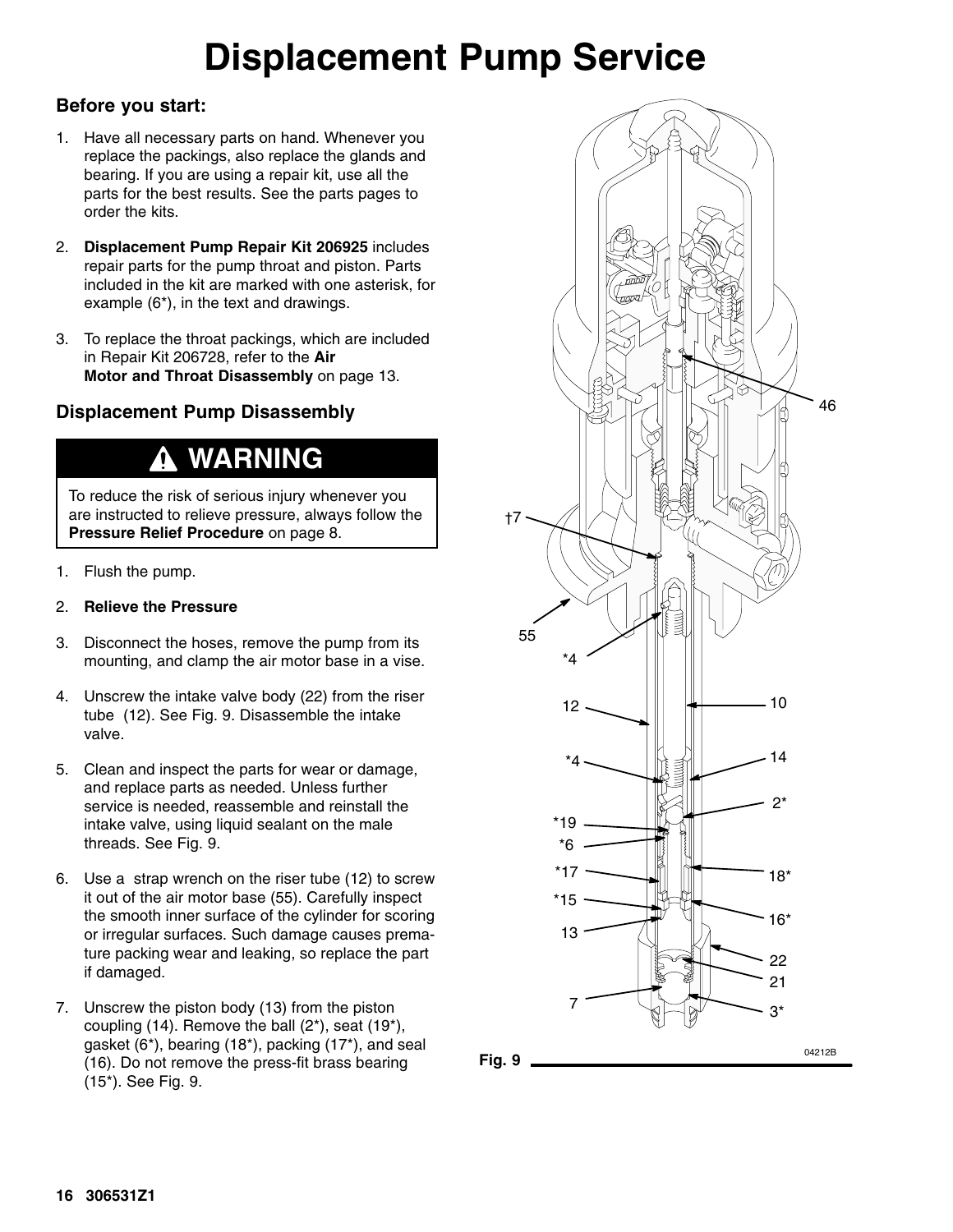## **Displacement Pump Service**

**NOTE:** If the pressure-fit brass bearing (15\*) needs to be replaced, clamp it in a vise and drive the piston body (13) out with a plastic hammer. The new bearing **must** be started onto the piston body squarely.

- 8. Clean and inspect the parts and replace any that are worn or damaged. Be sure to check the copper gasket (46) in the motor base (55). Lubricate the parts with a light waterproof grease.
- 9. Install the seal (16\*), packing (17\*), bearing (18\*), gasket  $(6^*)$ , seat  $(19^*)$  and ball  $(2^*)$  on the piston body (13). The check ball seat (19\*) may be reversed to provide a new seat. Screw the piston body (13) into the piston coupling (14).
- 10. Install the gasket (7\*[). Screw the riser tube (12) into the air motor base (55).
- 11. Reinstall the ball (3\*), gasket (7), ball stop (21) and other gasket (7) in the intake valve housing (22). Screw the housing onto the riser tube (12).
- 12. Be sure the ground wire is connected before regular operation of the pump.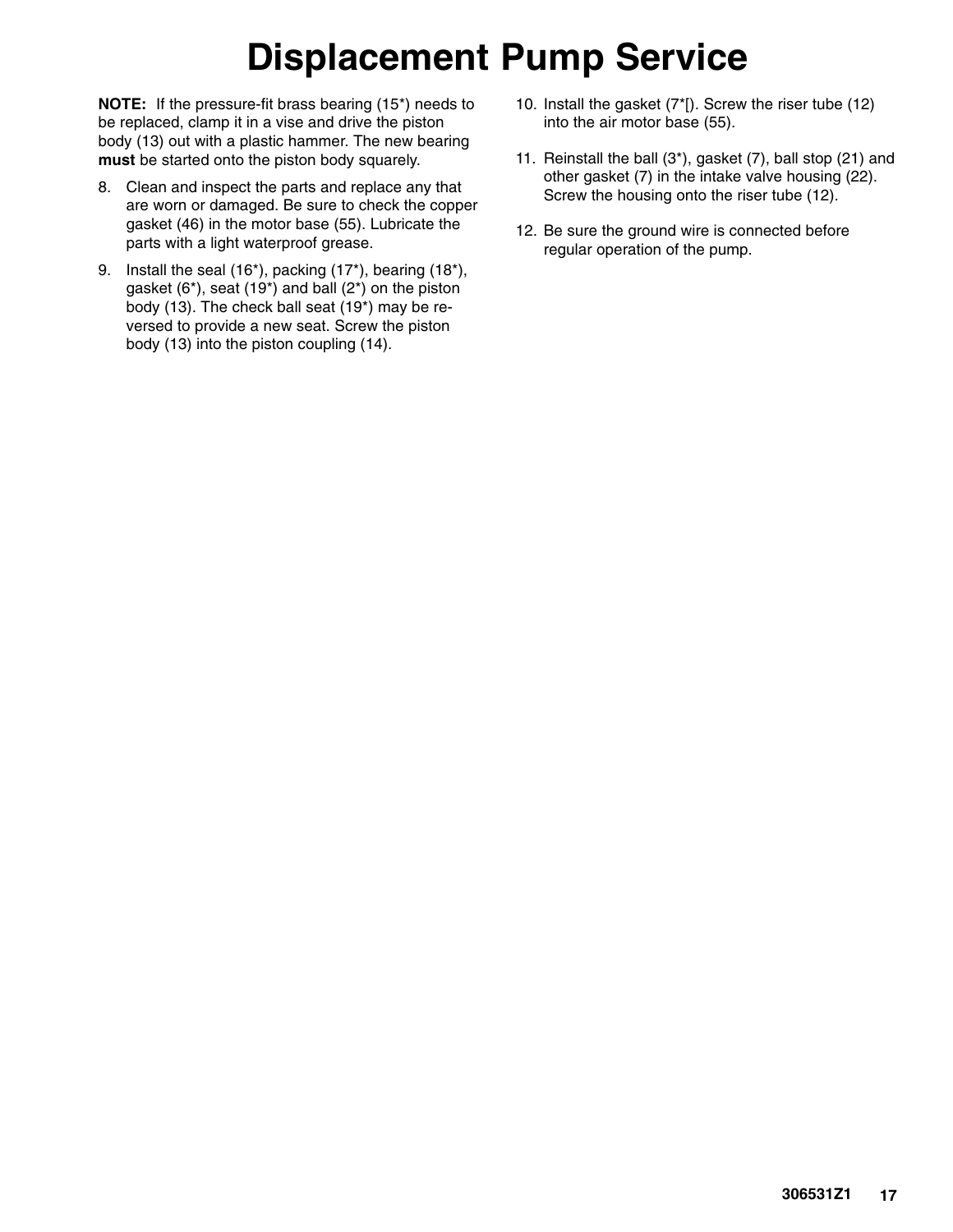**Parts**



04213B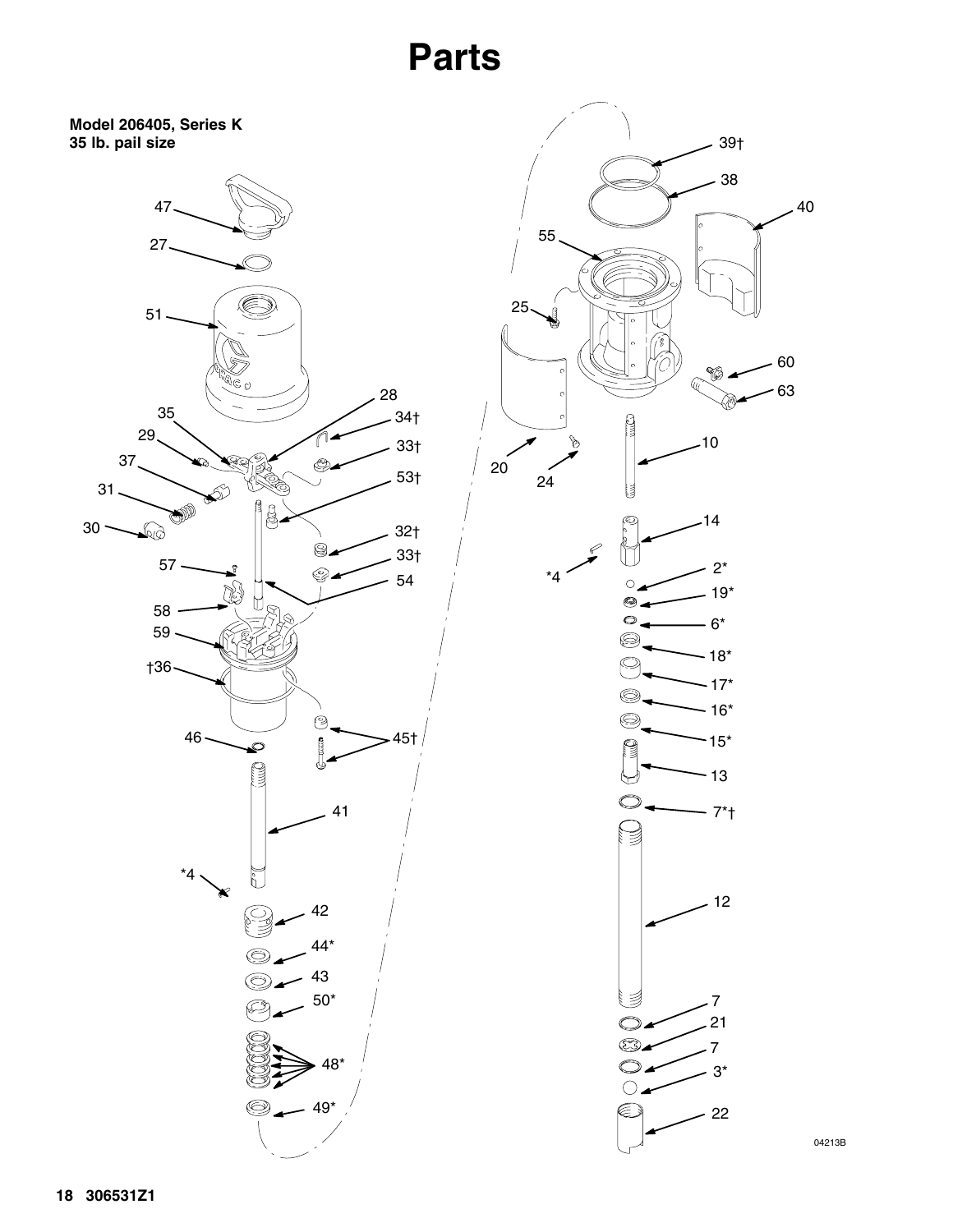## **Parts**

#### **Model 206405, Series K 35 lb. pail size**

| Ref<br>No.      | Part No. | <b>Description</b>                       | Qty.           | Ref<br>No.      | Part No.    | <b>Description</b>                                       | Qty.           |
|-----------------|----------|------------------------------------------|----------------|-----------------|-------------|----------------------------------------------------------|----------------|
|                 |          |                                          |                |                 |             |                                                          |                |
| $2^*$           | 100114   | BALL, steel, 0.44" (11.2 mm) dia.        | 1              | 37              | 160623      | . ARM, toggle                                            | $\overline{2}$ |
| $3^*$           | 100400   | BALL, steel, 0.75" (19 mm) dia.          | 1              | 38              | 160624      | . O-RING, nitrile rubber                                 |                |
| $4^*$           | 101579   | PIN, roll, 0.12" (3.2 mm) dia.,          |                | 39 <sub>†</sub> | 160625      | . O-RING, nitrile rubber                                 | 1              |
|                 |          | 0.75" (19 mm) long                       | 3              |                 | 40** 234577 | . PLATE, identification,                                 |                |
| $6*$            | 150451   | GASKET, copper                           | 1              |                 |             | with muffler                                             |                |
| $7*$            | 150694   | GASKET, copper                           |                | 41              | 160639      | . ROD, piston                                            |                |
|                 |          | (qty 1 in kits 206925 and 206728)        | 3              | 42              | 160640      | . NUT, packing                                           |                |
| 10              | 165970   | ROD, connecting,                         |                | 43              | 160641      | . WASHER, backup                                         |                |
|                 |          | 5 1/4" (133 mm) long                     | 1              | $44*$           | 160644      | . PACKING, flat leather                                  |                |
| 12              | 165971   | TUBE, riser,                             |                | 45†             | 236079      | . VALVE, poppet                                          | 2              |
|                 |          | 11-11/16" (297 mm) long                  | 1              | 46              | 160932      | . GASKET, copper                                         |                |
| 13              | 160939   | BODY, piston                             | 1              | 47              | 164704      | . NUT, cylinder cap                                      |                |
| 14              | 160940   | COUPLING, piston                         |                | 48*             | 162391      | . V-PACKING, leather                                     | 5              |
| $15*$           | 160941   | BEARING, press fit, brass                |                | 49*             | 168851      | . GLAND, male                                            |                |
| $16*$           | 160942   | SEAL, piston; PTFE                       | 1              | $50*$           | 168852      | . BEARING, throat                                        |                |
| $17*$           | 160943   | PACKING, block, nitrile rubber           | 1              | 51              | 160613      | . CYLINDER, air motor                                    |                |
| $18*$           | 160944   | BEARING, piston, brass                   | 1              | 53†             | 170709      | . POPPET, valve, urethane                                | 2              |
| $19*$           | 160945   | SEAT, piston, reversible                 |                | 54              | 203965      | . ROD, trip                                              |                |
| $20**$          | 234578   | PLATE, warning (with muffler)            | 1              | 55              | 204896      | . BASE, air motor                                        |                |
| 21              | 183326   | STOP, ball                               | 1              | 57              | 102975      | . SCREW, rd hd mach,                                     |                |
| 22              | 191080   | HOUSING, intake valve                    | 1              |                 |             | $6 - 32 \times 1/4$ "                                    | $\overline{c}$ |
| $24**$          | 100078   | . SCREW, hex washer hd, mach,            |                | 58              | 172866      | . CLIP, spring                                           | $\overline{2}$ |
|                 |          | $8 - 32 \times 3/8$ "                    | 12             | 59              | 15K534      | . PISTON, air motor                                      |                |
| 25              | 101578   | . CAPSCREW, hex hd Nylock <sup>®</sup> , |                | 60              | 116343      | . SCREW, ground                                          |                |
|                 |          | $5/16 - 18 \times 7/8$ "                 | 6              | 63              | 162718      | . ADAPTER, 3/8 npt (m) x                                 |                |
| 27              | 156698   | . O-RING, nitrile rubber                 |                |                 |             | $1/4$ npt $(f)$                                          |                |
| 28              | 158360   | . YOKE, rod, trip                        | 1              |                 |             |                                                          |                |
| 29              | 158362   | . PIN, toggle                            | $\overline{c}$ | $\ast$          |             | These parts are included in Pump Repair Kit 206925,      |                |
| 30              | 158364   | . PIN, pivot                             | $\overline{c}$ |                 |             | which may be purchased separately.                       |                |
| 31              | 167585   | . SPRING, helical compression            | $\overline{c}$ |                 |             |                                                          |                |
| 32 <sub>1</sub> | 158367   | . GROMMET; rubber                        | $\overline{c}$ |                 |             | These parts are included in Muffler Repair Kit 222559,   |                |
| 33 <sub>†</sub> | 160261   | . NUT, adjusting                         | 4              |                 |             | which may be purchased separately.                       |                |
| 34 <sub>†</sub> | 160618   | . WIRE, lock                             | $\overline{c}$ |                 |             |                                                          |                |
| 35              | 172867   | . ACTUATOR, valve                        |                | t               |             | These parts are included in Air Motor Repair Kit 206728, |                |
| 36†             | 160621   | . O-RING, nitrile rubber                 | 1              |                 |             | which may be purchased separately.                       |                |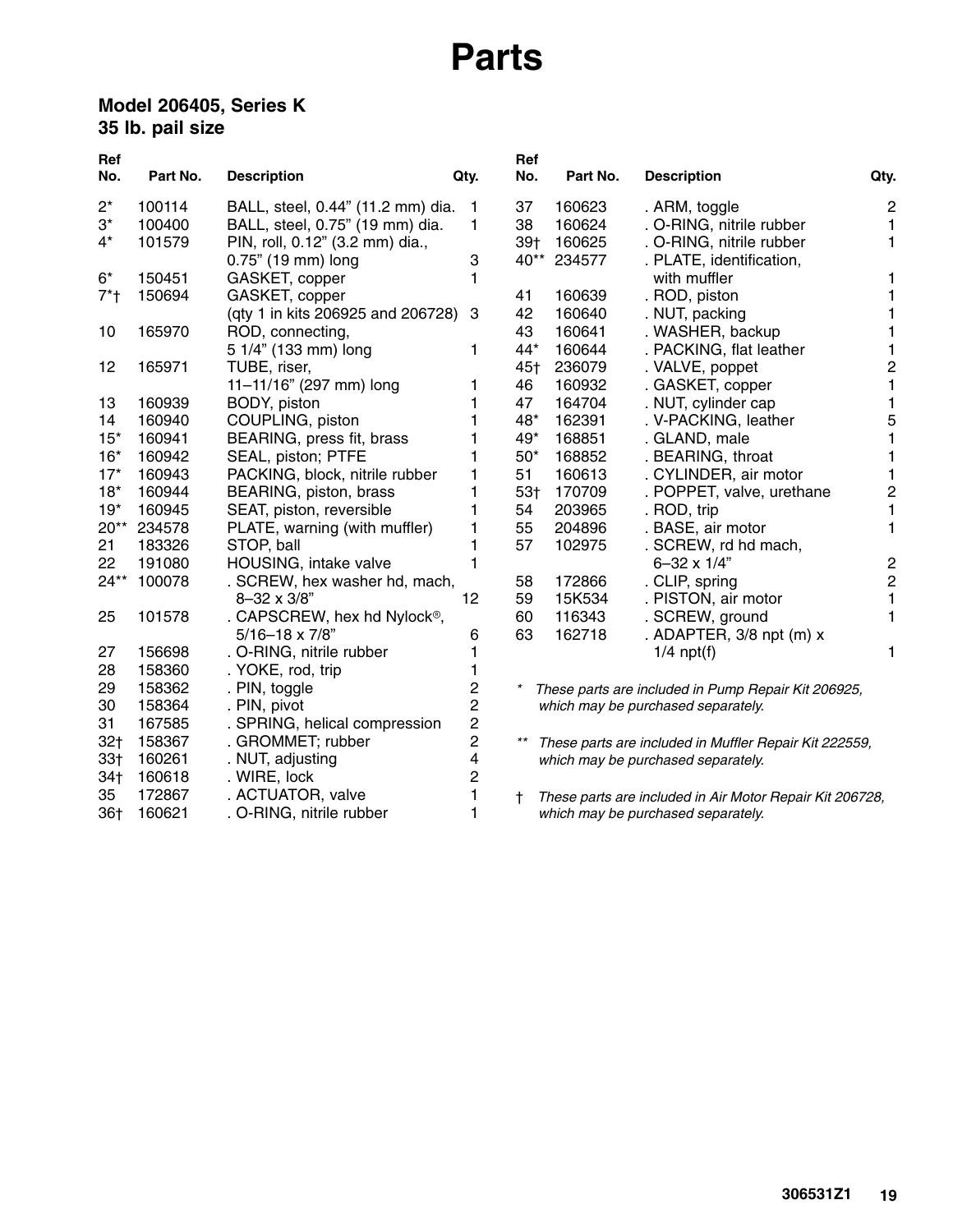**Parts**

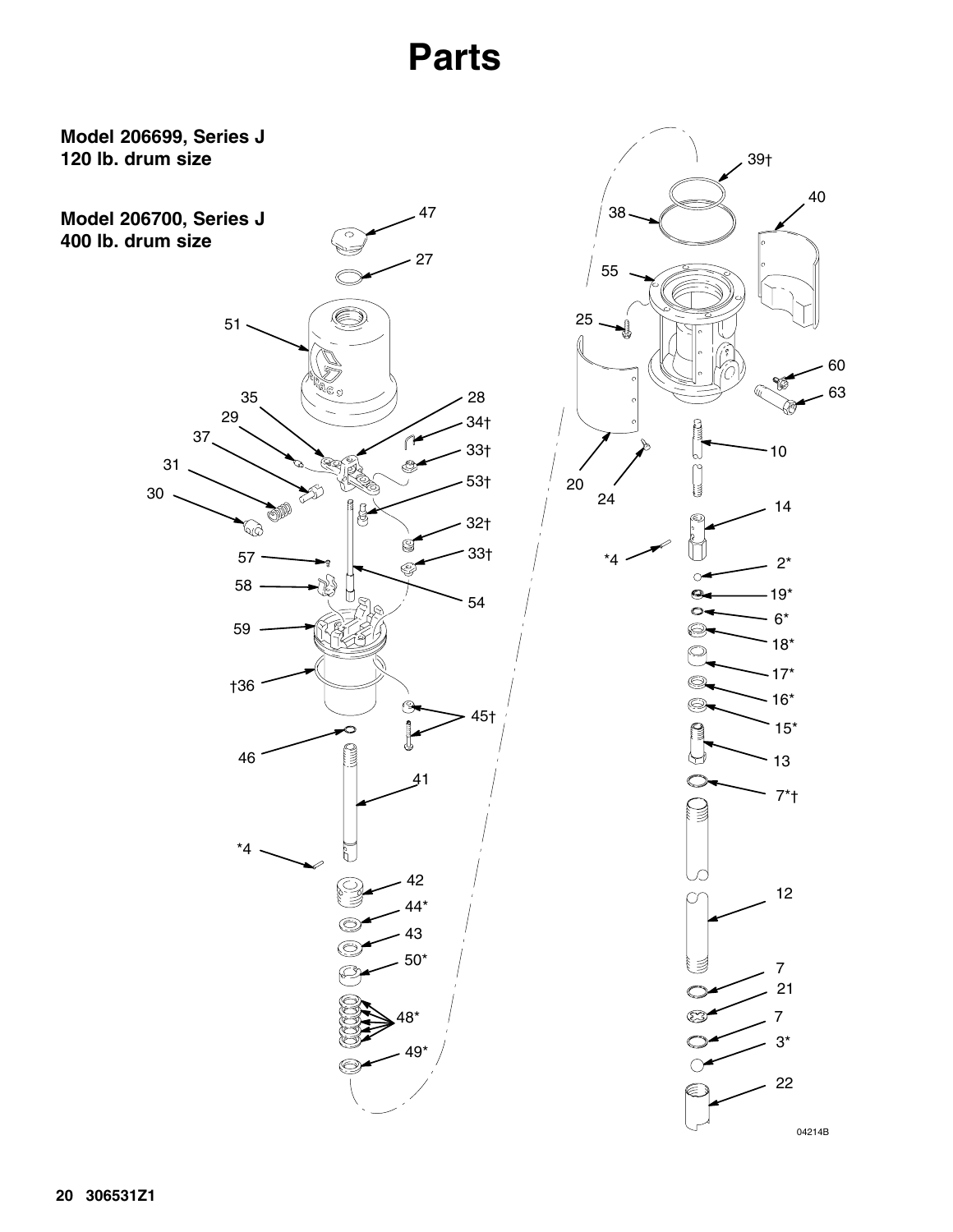**Model 206700, Series J** 

**400 lb. drum size**

#### **Model 206699, Series J 120 lb. drum size**

| Ref.            |          |                                   |                | Ref.            |          |                                                          |                |
|-----------------|----------|-----------------------------------|----------------|-----------------|----------|----------------------------------------------------------|----------------|
| No.             | Part No. | <b>Description</b>                | Qty.           | No.             | Part No. | <b>Description</b>                                       | Qty.           |
| $2^*$           | 100114   | BALL, steel, 0.44" (11.2 mm) dia. | 1              | 33 <sub>†</sub> | 160261   | . NUT, adjusting                                         | 4              |
| $3^*$           | 100400   | BALL, steel, 0.75" (19 mm) dia.   | 1              | 34†             | 160618   | . WIRE, lock                                             | $\overline{c}$ |
| 4*              | 101579   | PIN, roll, 0.12" (3.2 mm) dia.,   |                | 35              | 172867   | . ACTUATOR, valve                                        | $\mathbf{1}$   |
|                 |          | 0.75" (19 mm) long                | 3              | 36†             | 160621   | . O-RING, nitrile rubber                                 | 1              |
| $6*$            | 150451   | GASKET, copper                    | 1              | 37              | 160623   | . ARM, toggle                                            | $\overline{c}$ |
| $7*$            | 150694   | GASKET, copper                    |                | 38              | 160624   | . O-RING, nitrile rubber                                 | 1              |
|                 |          | (qty 1 in kits 206925 and 206728) | 3              | $39+$           | 160625   | . O-RING, nitrile rubber                                 | 1              |
| 10              | 160688   | ROD, connecting,                  |                | $40**$          | 234577   | . PLATE, identification,                                 |                |
|                 |          | 18-15/16" (481 mm) long           | 1              |                 |          | with muffler                                             | 1              |
|                 |          | (For Model 206699)                |                | 41              | 160639   | . ROD, piston                                            | 1              |
|                 | 161050   | ROD, connecting,                  |                | 42              | 160640   | . NUT, packing                                           | 1              |
|                 |          | 25 7/8" (657 mm) long             | 1              | 43              | 160641   | . WASHER, backup                                         | 1              |
|                 |          | (For Model 206700)                |                | 44*             | 160644   | . PACKING, flat leather                                  | 1              |
| 12              | 160938   | TUBE, riser,                      |                | 45†             | 236079   | . VALVE, poppet                                          | $\overline{c}$ |
|                 |          | 25-3/8" (645 mm) long             | 1              | 46              | 160932   | . GASKET, copper                                         | 1              |
|                 |          | (For Model 206699)                |                | 47              | 161435   | . NUT, cylinder cap                                      | 1              |
|                 | 161051   | TUBE, riser,                      |                | 48*             | 162391   | . V-PACKING, leather                                     | 5              |
|                 |          | 32 5/16" (821 mm) long            | 1              | 49*             | 168851   | . GLAND, male                                            | $\mathbf{1}$   |
|                 |          | (For Model 206700)                |                | $50*$           | 168852   | . BEARING, throat                                        | 1              |
| 13              | 160939   | BODY, piston                      | 1              | 51              | 160613   | . CYLINDER, air motor                                    | 1              |
| 14              | 160940   | COUPLING, piston                  | 1              | 53 <sub>†</sub> | 170709   | . POPPET, valve, urethane                                | $\overline{c}$ |
| $15*$           | 160941   | BEARING, press fit, brass         | 1              | 54              | 203965   | . ROD, trip                                              | 1              |
| $16*$           | 160942   | SEAL, piston; PTFE                | 1              | 55              | 204896   | . BASE, air motor                                        | $\mathbf{1}$   |
| $17*$           | 160943   | PACKING, block, nitrile rubber    | 1              | 57              | 102975   | . SCREW, rd hd mach,                                     |                |
| $18*$           | 160944   | BEARING, piston, brass            | 1              |                 |          | $6 - 32 \times 1/4$ "                                    |                |
| $19*$           | 160945   | SEAT, piston, reversible          | 1              | 58              | 172866   | . CLIP, spring                                           | $\frac{2}{2}$  |
| $20**$          | 234578   | PLATE, warning (with muffler)     | 1              | 59              | 15K534   | . PISTON, air motor                                      | 1              |
| 21              | 183326   | STOP, ball                        | 1              | 60              | 116343   | . SCREW, ground                                          | 1              |
| 22              | 191080   | HOUSING, intake valve             | 1              | 63              | 162718   | . ADAPTER, $3/8$ npt (m) $x$                             |                |
| 24**            | 100078   | . SCREW, hex washer hd, mach,     |                |                 |          | $1/4$ npt(f)                                             | 1              |
|                 |          | $8 - 32 \times 3/8$ "             | 12             |                 |          |                                                          |                |
| 25              | 101578   | . CAPSCREW, hex hd Nylock,        |                | $^{\star}$      |          | These parts are included in Pump Repair Kit 206925,      |                |
|                 |          | 5/16-18 x 7/8"                    | 6              |                 |          | which may be purchased separately.                       |                |
| 27              | 156698   | . O-RING, nitrile rubber          | 1              |                 |          |                                                          |                |
| 28              | 158360   | . YOKE, rod, trip                 | 1              |                 |          | These parts are included in Muffler Repair Kit 222559,   |                |
| 29              | 158362   | . PIN, toggle                     | 2              |                 |          | which may be purchased separately.                       |                |
| 30              | 158364   | . PIN, pivot                      | 2              |                 |          |                                                          |                |
| 31              | 167585   | . SPRING, helical compression     | $\overline{c}$ | t               |          | These parts are included in Air Motor Repair Kit 206728, |                |
| 32 <sub>1</sub> | 158367   | . GROMMET; rubber                 | 2              |                 |          | which may be purchased separately.                       |                |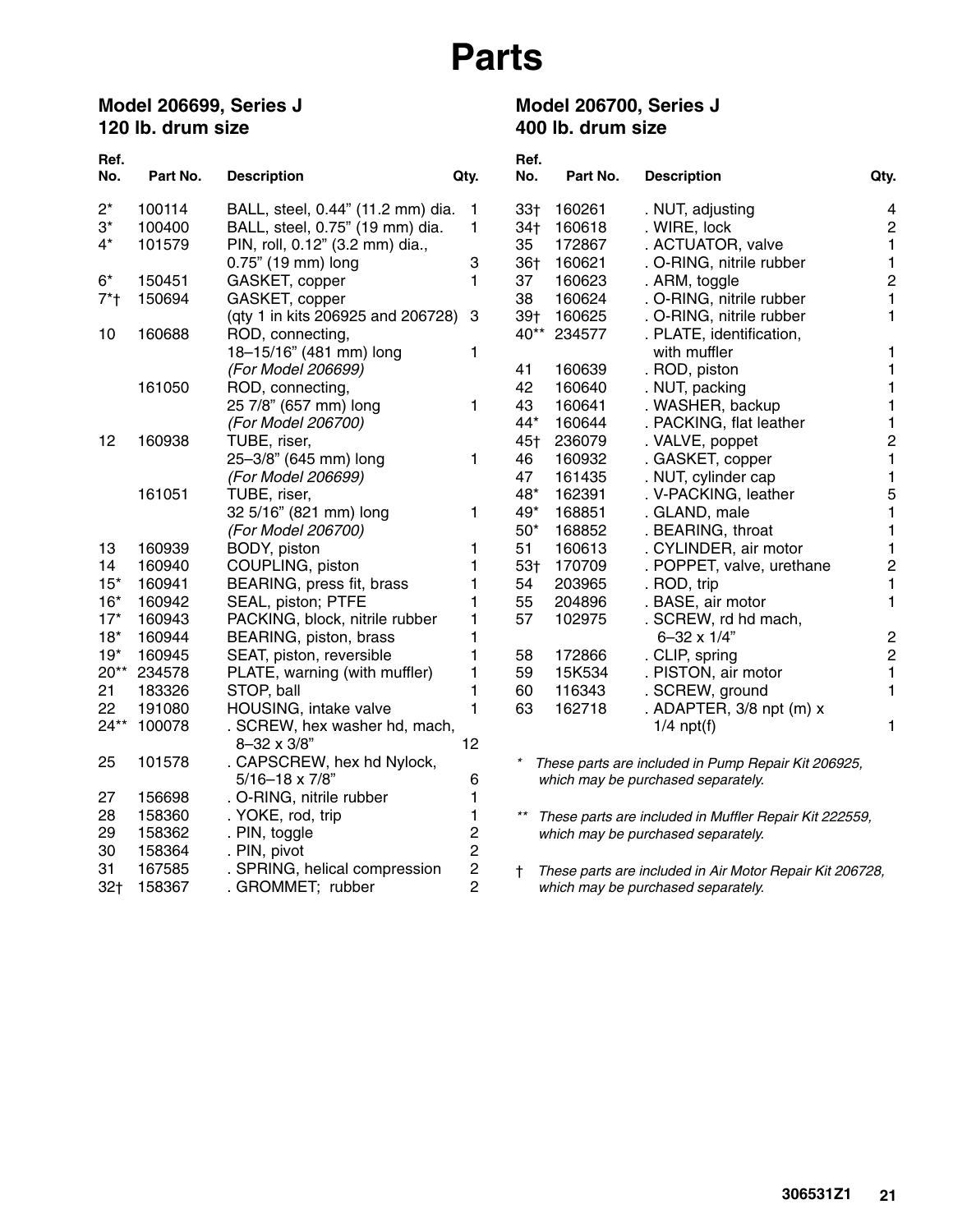| <b>Notes</b> |
|--------------|
|              |
|              |
|              |
|              |
|              |
|              |
|              |
|              |
|              |
|              |
|              |
|              |
|              |
|              |
|              |
|              |
| -            |
|              |
|              |
|              |
|              |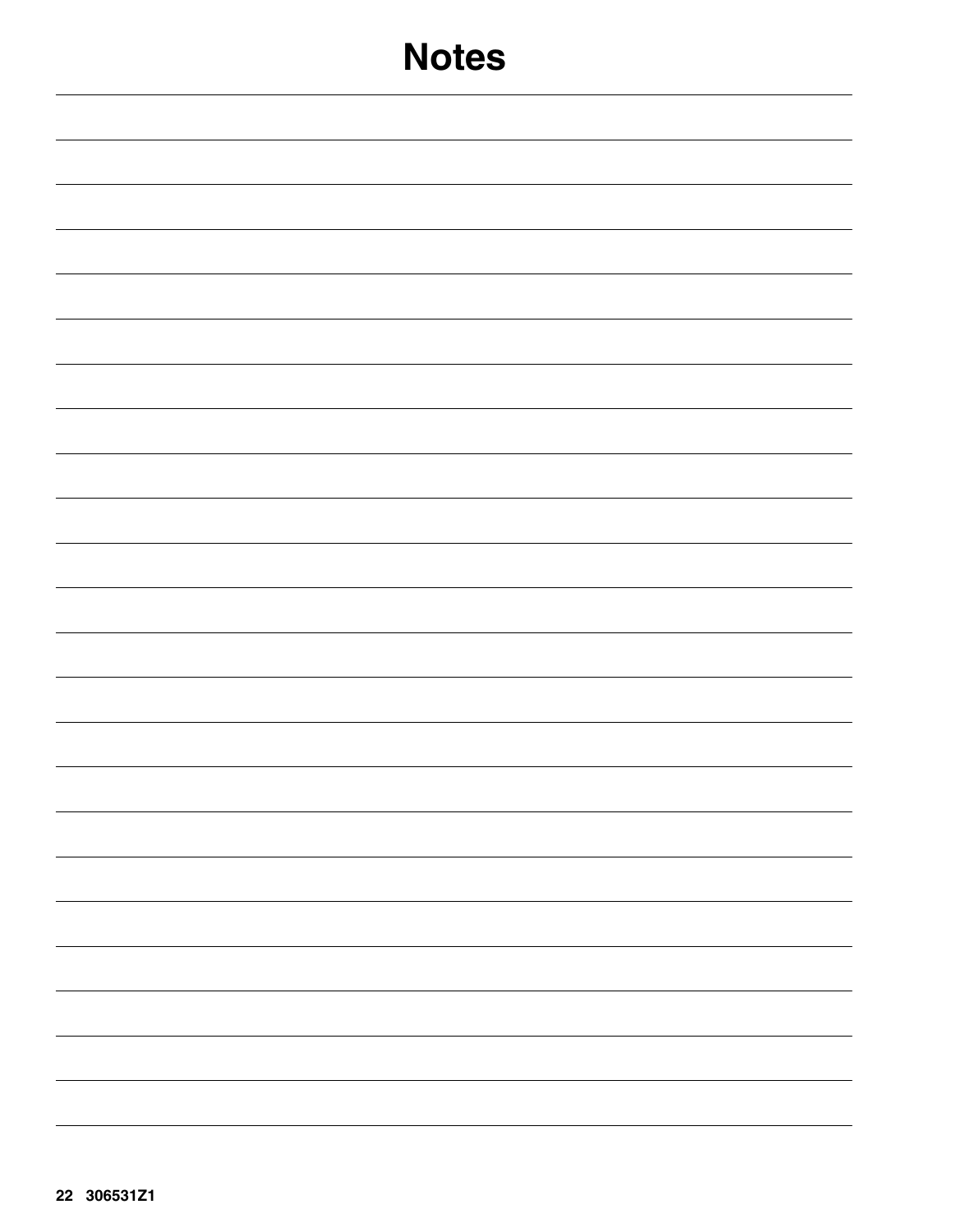## **Dimensions**



## **Technical Data**

| Fluid pressure ratio  15:1                                                                                                                                                                                                                                 |
|------------------------------------------------------------------------------------------------------------------------------------------------------------------------------------------------------------------------------------------------------------|
| Air operating range  40 to 180 psi (3 to 12 bar)                                                                                                                                                                                                           |
| Air motor effective diameter 3 in. (76 mm)                                                                                                                                                                                                                 |
|                                                                                                                                                                                                                                                            |
| Air consumption 17 cfm/gallon pumped at 100 psi<br>$(0.476 \text{ m}^3/\text{liter}$ at 7 bar);<br>up to 30 cfm with pump operated<br>at 180 psi and 66 cycles/min.<br>(up to 0.84 m <sup>3</sup> /min with pump operated<br>at 12 bar and 66 cycles/min.) |
| Pump cycles per gallon (liter)  90 (24)                                                                                                                                                                                                                    |
| Delivery  0.66 gallons/minute (3 liters/minute)                                                                                                                                                                                                            |
| Maximum recommended                                                                                                                                                                                                                                        |
| pump speed  66 cycles/min;<br>0.7 gpm (32 liter/min)                                                                                                                                                                                                       |
| Recommended speed                                                                                                                                                                                                                                          |
| for optimum pump life  15 to 25 cycles per min                                                                                                                                                                                                             |
| Wetted parts Carbon Steel, Brass,                                                                                                                                                                                                                          |
| Copper, Aluminum,<br>PTFE, Nitrile Rubber, Leather                                                                                                                                                                                                         |
| Approximate weight 22 lb (10 kg)                                                                                                                                                                                                                           |

## **Mounting Hole Layout**